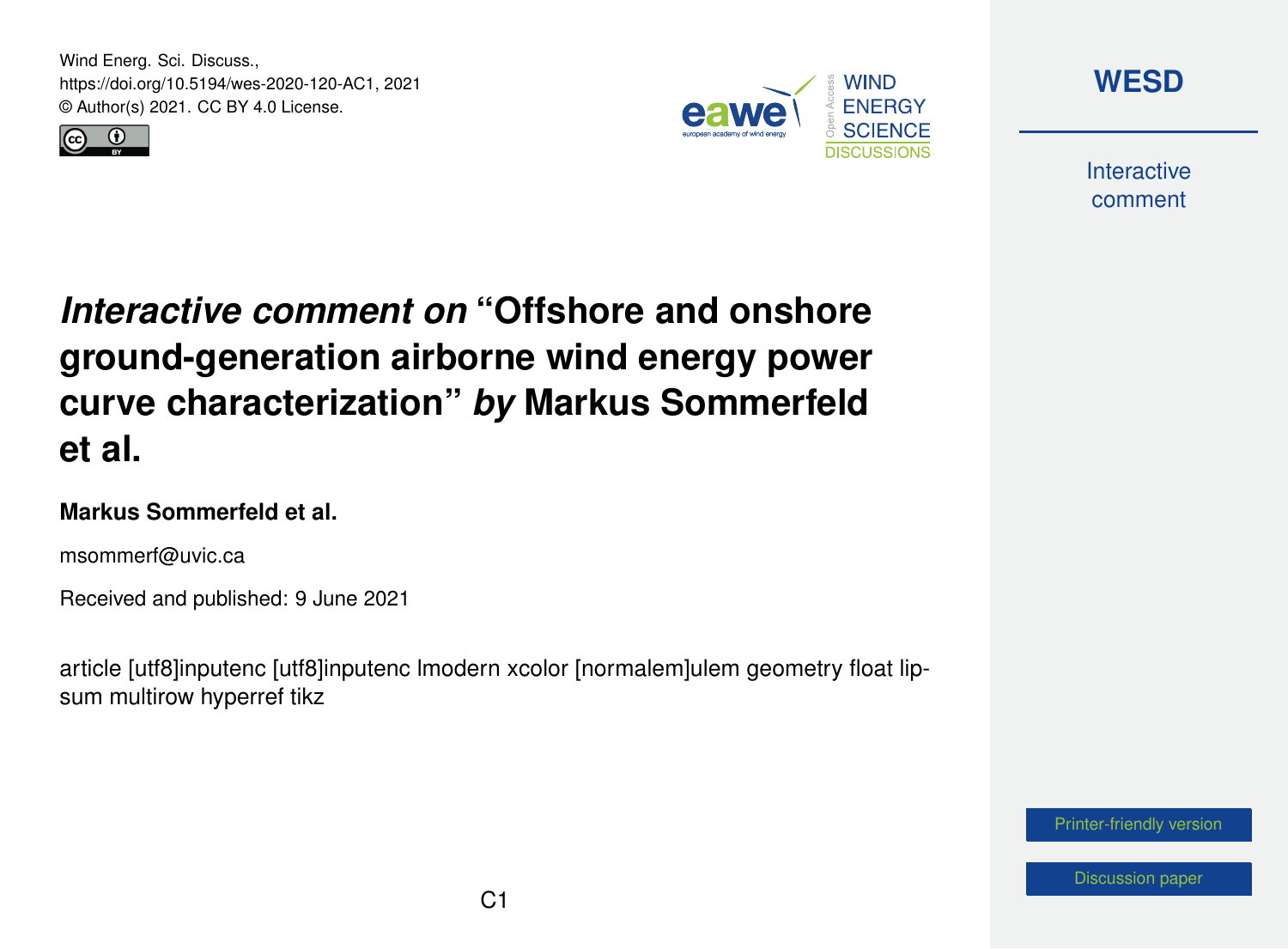#### **[WESD](https://wes.copernicus.org/preprints/)**

## Response to referee 1 wes-2020-120

Markus Sommerfeld

January 2021

#### **1 Author response**

Dear referee 1, Thank you very much for your helpful comments to our manuscript, "Offshore and onshore ground-generation airborne wind energy power curve characterization", wes-2020-120. Please accept my apologies for the delayed response.

A lot of time was spend on the revision of this paper including re-clustering WRF wind data, re-running optimizations, re-evaluating results and re-writing major sections of this manuscript. We added a reference section which compares optimization results to quasi steady-state (QSS) AWES and WT reference models. We agree with the criticism to the AWES power coefficient and removed it. Instead, we implemented a brief description and investigation using the harvesting factor ?. Please find detailed responses below. I am looking forward to your comments to further improve this paper.

Sincerely, Markus Sommerfeld

**Interactive** comment

[Printer-friendly version](https://wes.copernicus.org/preprints/wes-2020-120/wes-2020-120-AC1-print.pdf)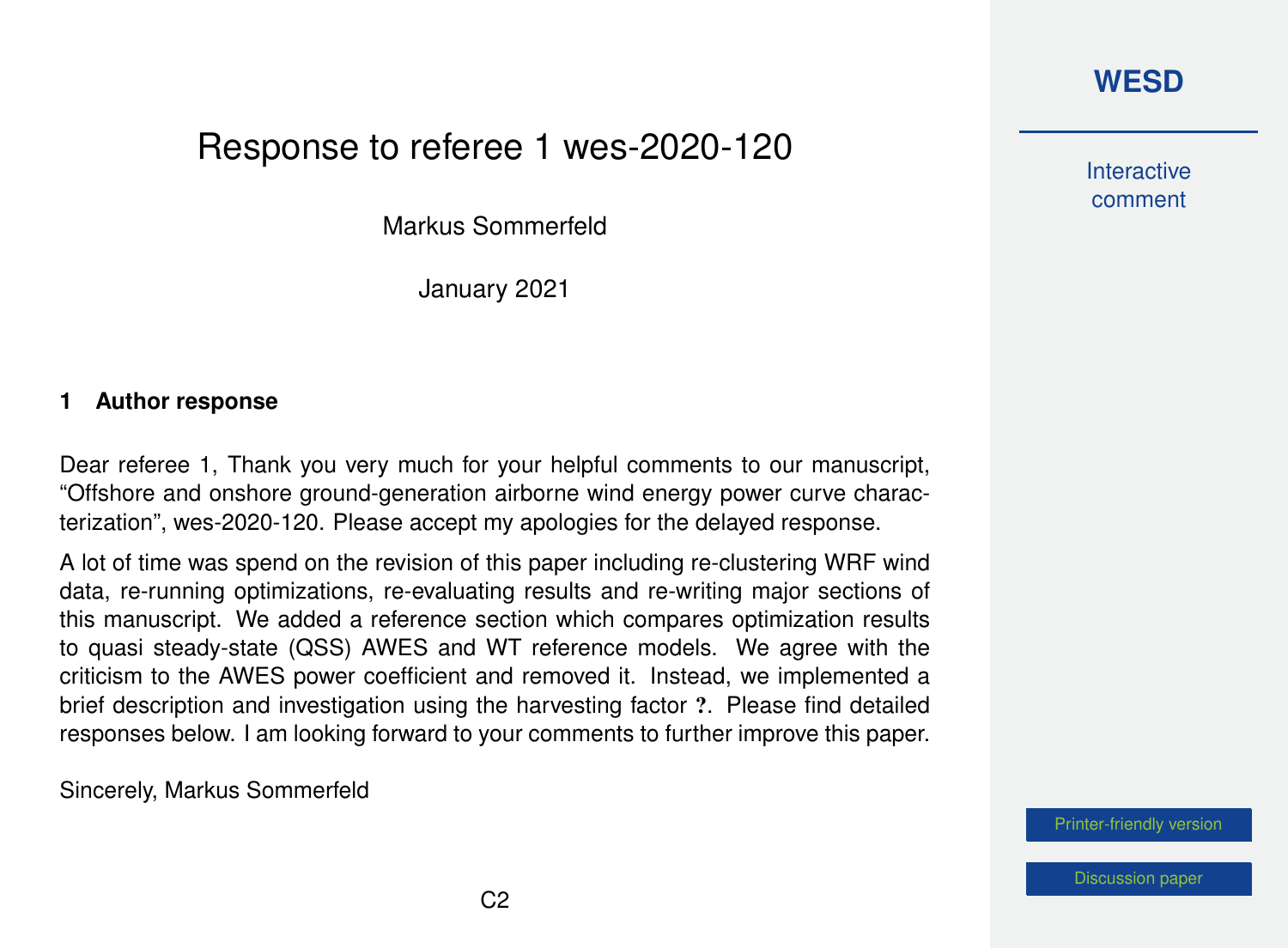#### **2 Specific comments**

- It depends on the purpose of your investigation. I would generally argue that higher resolution data results in better power and AEP predictions.
- WRF uses re-analysis data as boundary conditions and therefore also assimilates measurements.
- It depends on the purpose of your investigation. If you are not interested in the optimal trajectories an AWES would fly during non-monotonic / eccentric wind conditions than you would not simulate them. p5 and p95 are not necessarily more eccentric.
- The main contribution of this paper is to investigate AWES trajectories, power and AEP predictions based on more realistic wind conditions.
- Mapping high dimensional wind data onto 1D space is the standard approach for WT as well, even more as vertical changes in wind speed are just represented by a single average speed. We are trying to derive a simple, easy to understand representation for AWES power which can be communicated with industry, wind park developers and AWES designers. This is a complex problem which needs more investigation, but hopefully is a step into the right direction.
- 2.1 Abstract

Line 5 "A universal" instead of "An ..."

– implemented

Line 5 What is the problem with power curves for log profile/power law wind conditions?

**Interactive** comment

[Printer-friendly version](https://wes.copernicus.org/preprints/wes-2020-120/wes-2020-120-AC1-print.pdf)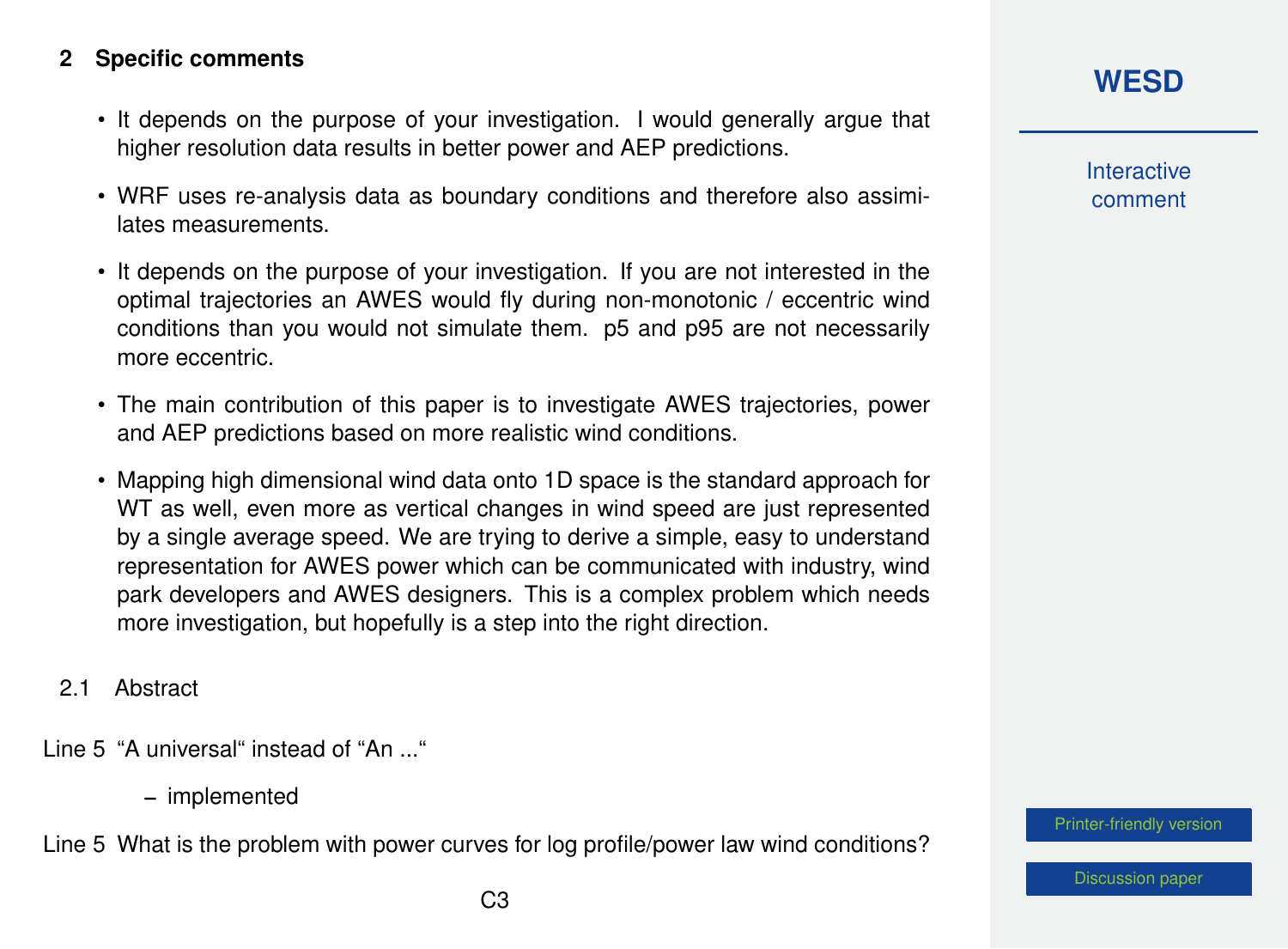- Only log might not be enough to properly represent the complex wind resource and describe realistic AWES trajectories and operating conditions.
- Line 6 "complex tether and drag losses" why does this lead to a more problematic power curve description? Also WTs occasionally operate in wind conditions that are not covered by the assumptions made for determining their power curve e.g. low level jets

– rewritten

- Line 7 The role of "rotor area normalization" to the power curve description isnot clear. One can compare the harvesting efficiency of a WTs with differentscales by normalization, but normally the power curve just characterizes the(non-normalized) power.
	- rewritten
- Line 7 Not clear where "Therefore" refers to
	- rewritten
- Line 14 put "with wind speed" after "decreases"
	- rewritten
	- 2.2 Introduction

Line 20 WTs reach above 100 m

- Rewritten for clarity.
- Line 22 Use acronym for wind turbines

**Interactive** comment

[Printer-friendly version](https://wes.copernicus.org/preprints/wes-2020-120/wes-2020-120-AC1-print.pdf)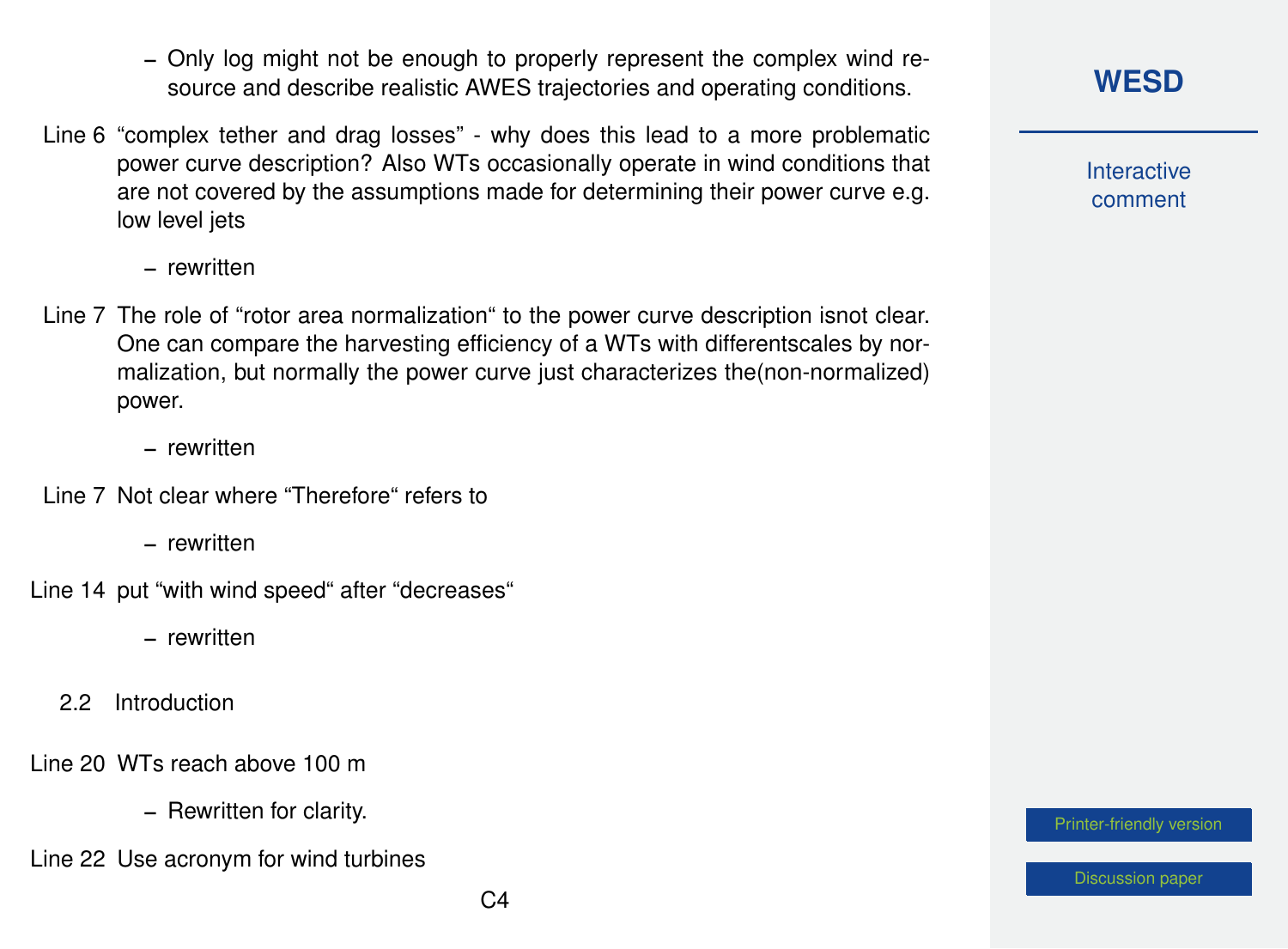– implemented

Lines 24 The list items are a bit random, suggestion: "3-bladed HAWT with con-ical tower" - as to my knowledge you don't find commercial HAWTs without nacelle and generator.

- removed nacelle and generator. Focus on main attributes of HAWT & it's singular concept
- Line 27 Replace "route" by "concept"
	- implemented
- Line 29 Reel-in description is a bit simplistic: flexible kite is really pulled back in,whereas a rigid wing utilizes its gliding capabilities.
	- Rewritten for clarity. This sentence is kept general for the introduction section and because it is not the focus of this paper.

Lines 34 State that power curves are in general only used for a preliminary analysis.

- Not implemented. It is expected that the reader already knows that.
- Line 35 Not clear why the reference to Malz is needed here, does it belong to the previous sentence?

– implemented

- Line 36 "wind speed magnitude" implies that the wind field in which an AWES operates can be described with one magnitude - needs some more explanation.
	- I disagree. Both magnitude & profile shape including direction variation with height are clearly stated in the sentence.

#### **[WESD](https://wes.copernicus.org/preprints/)**

**Interactive** comment

[Printer-friendly version](https://wes.copernicus.org/preprints/wes-2020-120/wes-2020-120-AC1-print.pdf)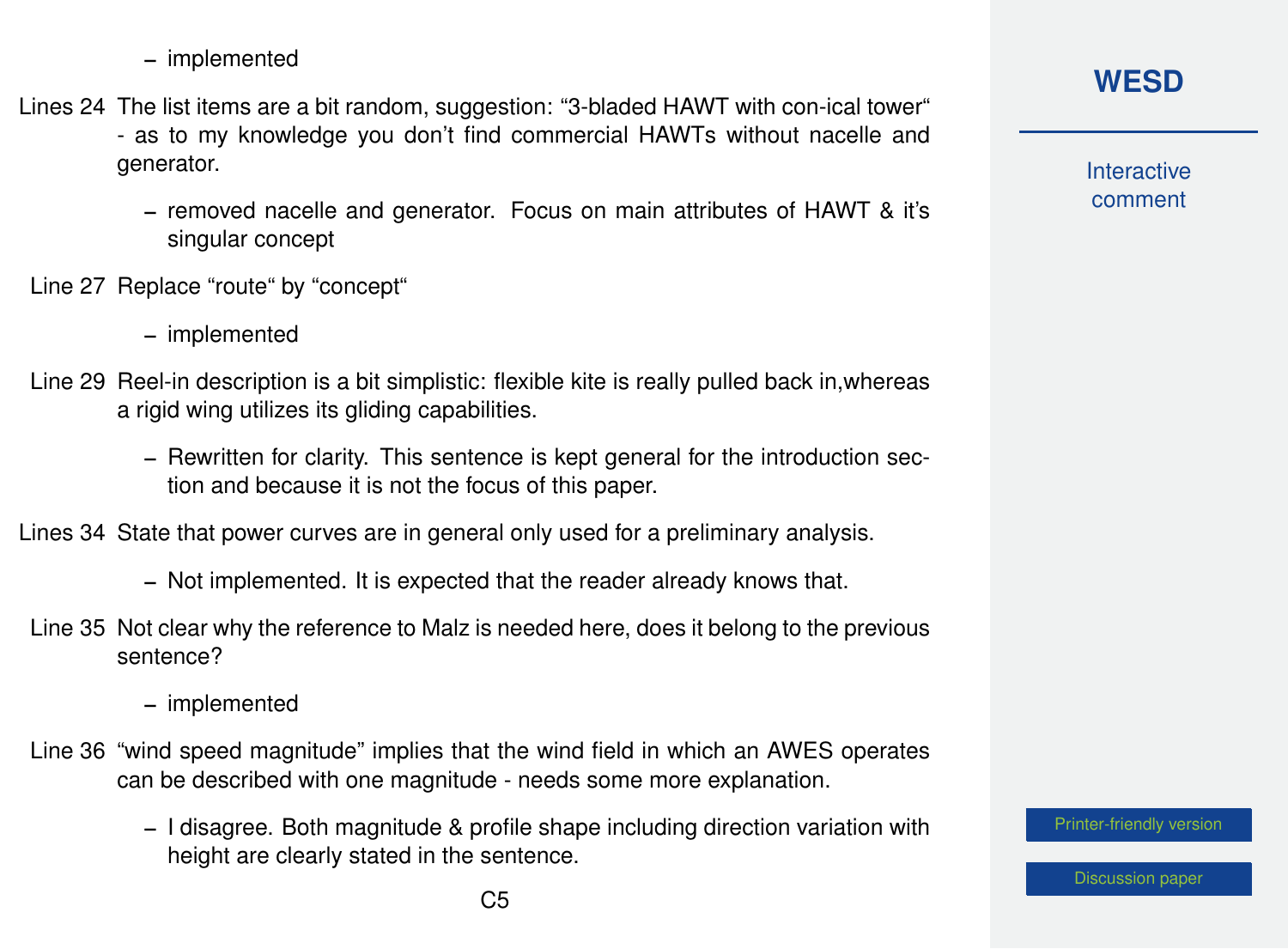- Line 37 Ground-gen does not operate at a single altitude: "optimal trajectory" includes information about altitude
	- Kept as is. Right, trajectory includes altitude information, but the point is that both the shape of the trajectory as well as altitude change.

Line 37 Suggestion: split sentence: "Simple .."

- Kept as is
- Line 41 "most ... studies": it would be relevant to know which studies use an alternative approach.
	- Basically every study I found uses simple log or exponential or global reanalysis model. Added an additional sentence and cited your paper.
- Line 47 Discuss directly using measurements/LiDAR data for assessing wind resource (no weather modelling).
	- Added an explanatory sentence
- Line 48 Discuss your methodology (starting from "Results in ...") in a separate paragraph. Also include here what exactly the contribution is of this paper. You already touch upon this in the paragraph starting at line 32, however it is not very concrete (probably you want to the content of this paragraph down here).
	- Added paragraph and contributions through summary of main findings
- Line 48 As I understand, you previously corrected WRF with LiDAR for the Pritzwalk location. Therefore none of the mentioned reasons for not using apply LiDAR apply here. So how do you justify using purely WRF data?

**[WESD](https://wes.copernicus.org/preprints/)**

**Interactive** comment

[Printer-friendly version](https://wes.copernicus.org/preprints/wes-2020-120/wes-2020-120-AC1-print.pdf)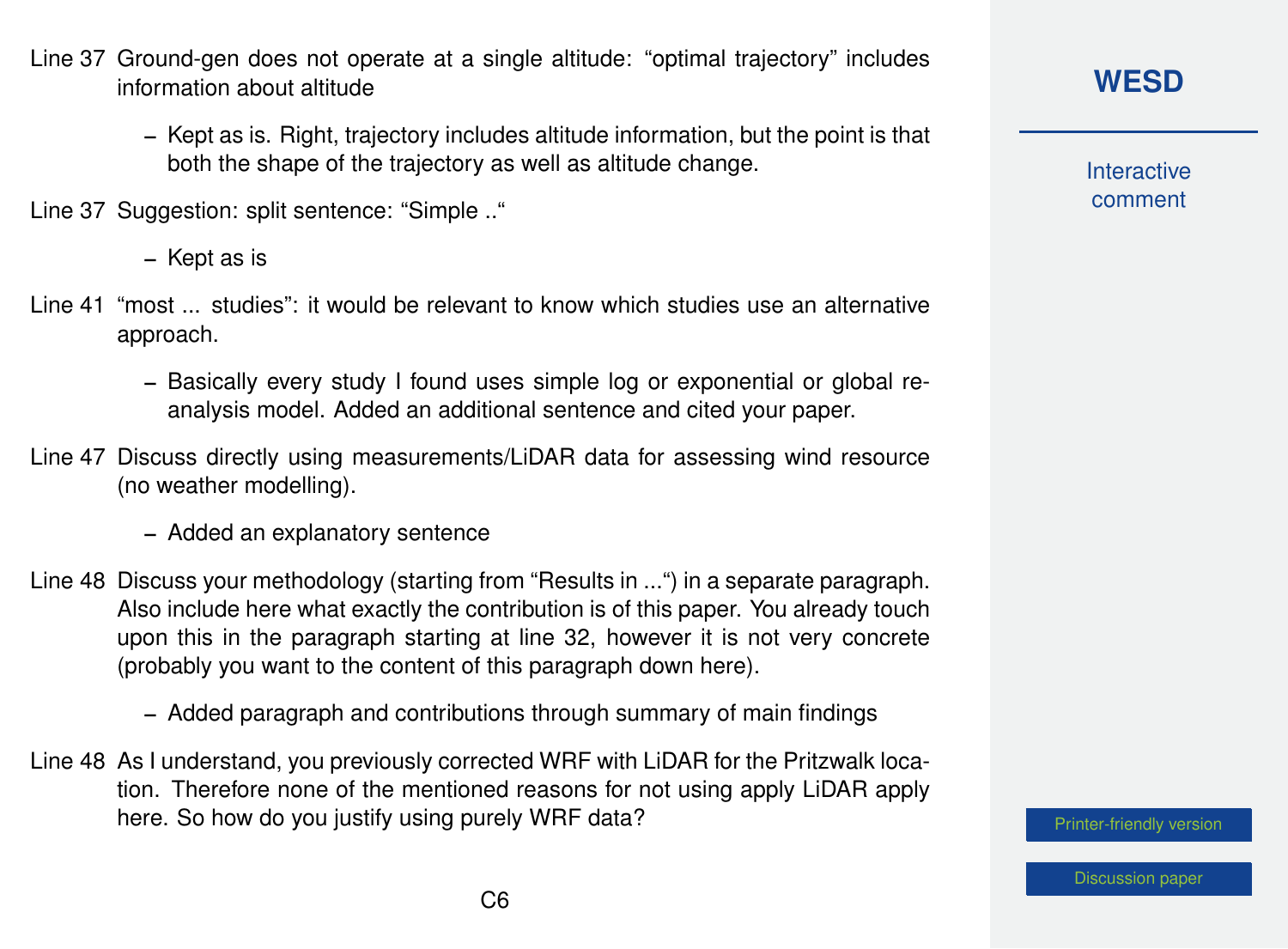- This comment is unrelated to this work. I did not use LiDAR because 1. only 6 mon of data available and that is not enough to generate annual statistics; 2. Data availability decreased significantly with height, making the combination of simulation and measurement necessary; Therefore, using WRF is the better approach here. Also, can be found in my previous papers.
- Figure 54 Suggestion: Section 2 introduces the WRF model set-up and compares the onshore and offshore wind resource that follow from the WRF simulations.
	- implemented
	- Line 55 Would be good to mention clustering before when introducing methodology
		- added a sentence above
	- Line 59 Replace "derive" by "produce", replace "This includes" by "These include
		- implemented
	- Line 61 As I read it: the coefficient definition directly follows from the results, however I don't think this is what is meant.
		- Removed the power coefficient section and replaced with harvesting factor defined in "Airborne Wind Energy: Basic Concepts and Physical Foundations" (DOI: 10.1007/978-3-642-39965-7\_1)
		- 2.3 Wind data
- Figure 64 Representative for what?
	- added "onshore and offshore"

**Interactive** comment

[Printer-friendly version](https://wes.copernicus.org/preprints/wes-2020-120/wes-2020-120-AC1-print.pdf)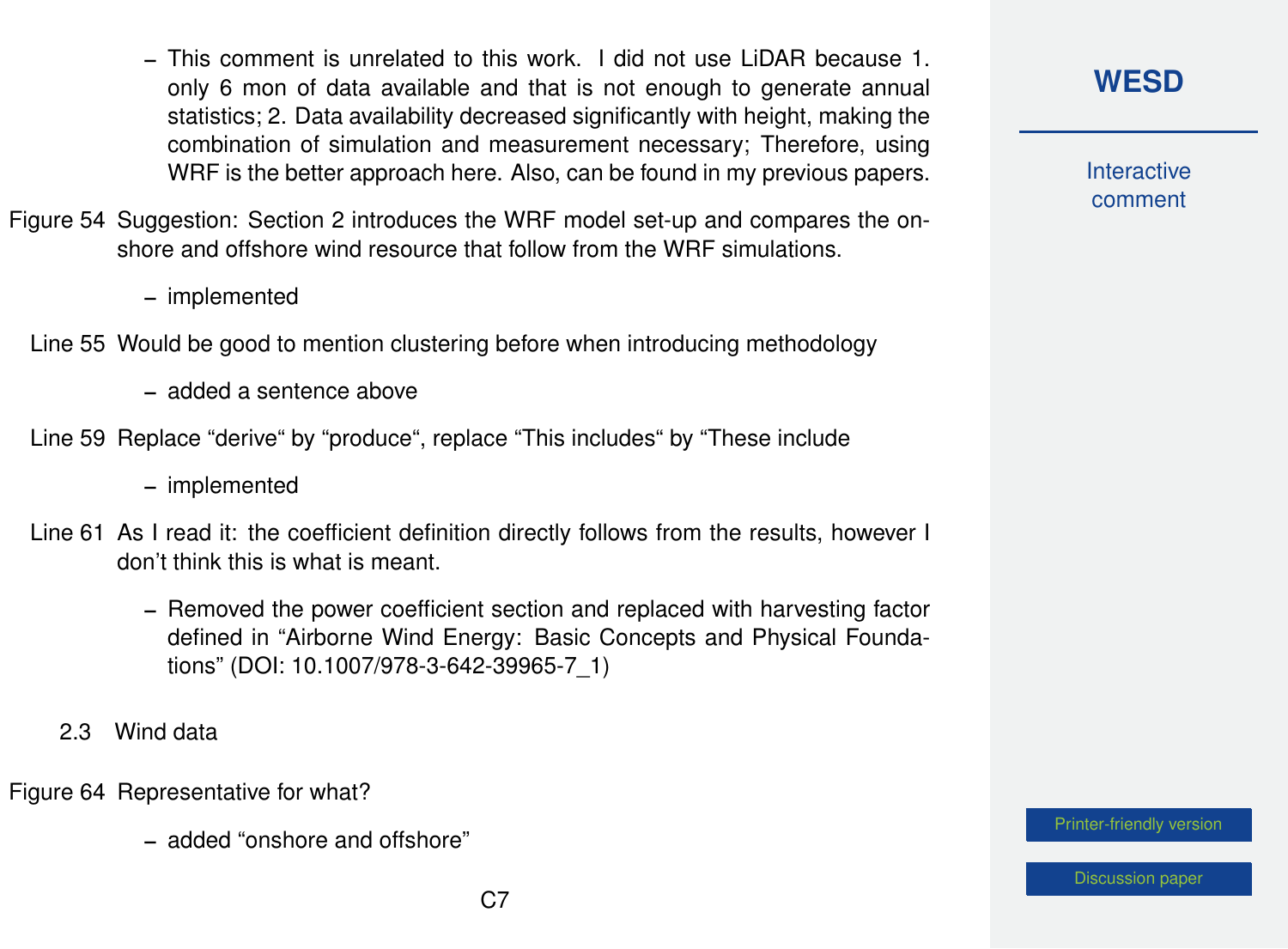- Line 67 AWE might be promising for other type of locations where it does not have to compete with WTs.
	- No statement was made about where AWES might be deployed or are promising. This is rather a statement on the quality of the selected site, i.e. the location has good wind conditions.

Line 71 Why use different periods?

– For this study we make several generalizing assumptions, given the that this is not a site or time specific analysis. We assume that the periods are not important and the wind data are representative of not only that location, but also on- and offshore wind conditions in general. Generating these mesoscale data is costly. The simulated time for onshore location coincides with the measurement campaign. The offshore data was part of a different project.

Line 75 replace "in" with "with"

– implemented

Line 79 replace "on" with "in"

– implemented

Line 78 replace "The focus of this study is not on the detailed comparison between mesoscale models, but on AWES performance subject to representative onshore and offshore wind conditions determined based on clustered wind profiles (described on section 3). To that end" by "For the assessment of AWES performance"

– Not sure what you mean

#### **[WESD](https://wes.copernicus.org/preprints/)**

**Interactive** comment

[Printer-friendly version](https://wes.copernicus.org/preprints/wes-2020-120/wes-2020-120-AC1-print.pdf)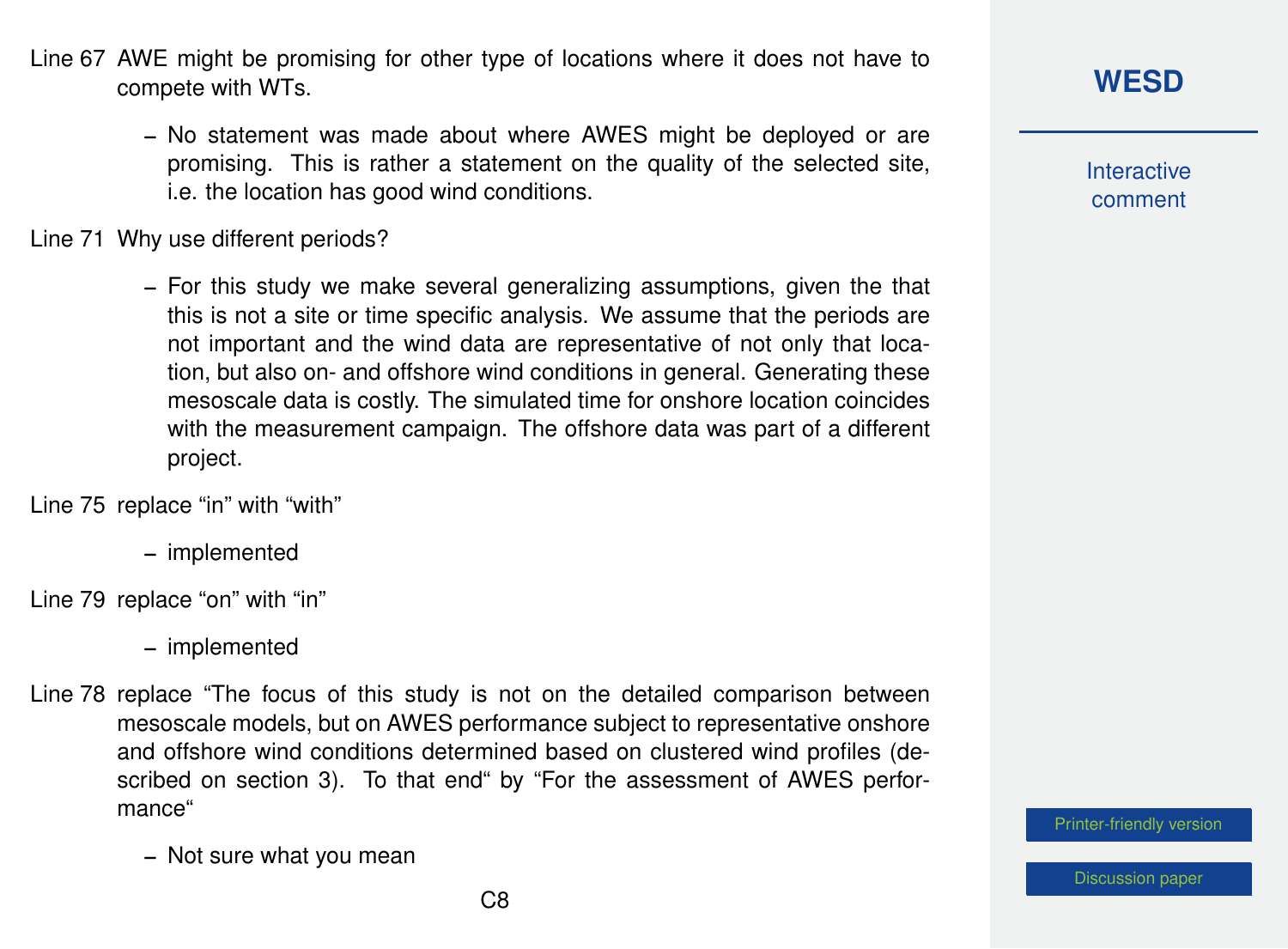Line 80 What is adequate?

– it is adequate for our application: preliminary AWES performance assessment. It his not a specific site assessment for a particular AWES design. It is not important that both WRF models are slightly different. It is not important that we chose different time frames.

Line 80 remove "data" in between sentences

– implemented

Line 82 Why use different data sources for boundary conditions

- Onshore WRF simulation was performed while ERA-Interim was still supported, i.e. before 31 August 2019.
- Line 88 replace "h" by "hours"
	- implemented

Line 88 Why use different approaches to simulate 1 year?

- We are aware that this raises some questions. However, we believe that both WRF models provide adequate wind data for our purposes (As mentioned in line 75). This is solely the result of ongoing research, costly & time consuming simulations, collaboration with the awebox team and work on other projects.
- Figure 1 It's hard to assess the topography from this figure, leave out "topography" in caption, or add information on color scale.
	- removed "topography"
- Line 91 "High-Performance Computing" without capitals?

**Interactive** comment

[Printer-friendly version](https://wes.copernicus.org/preprints/wes-2020-120/wes-2020-120-AC1-print.pdf)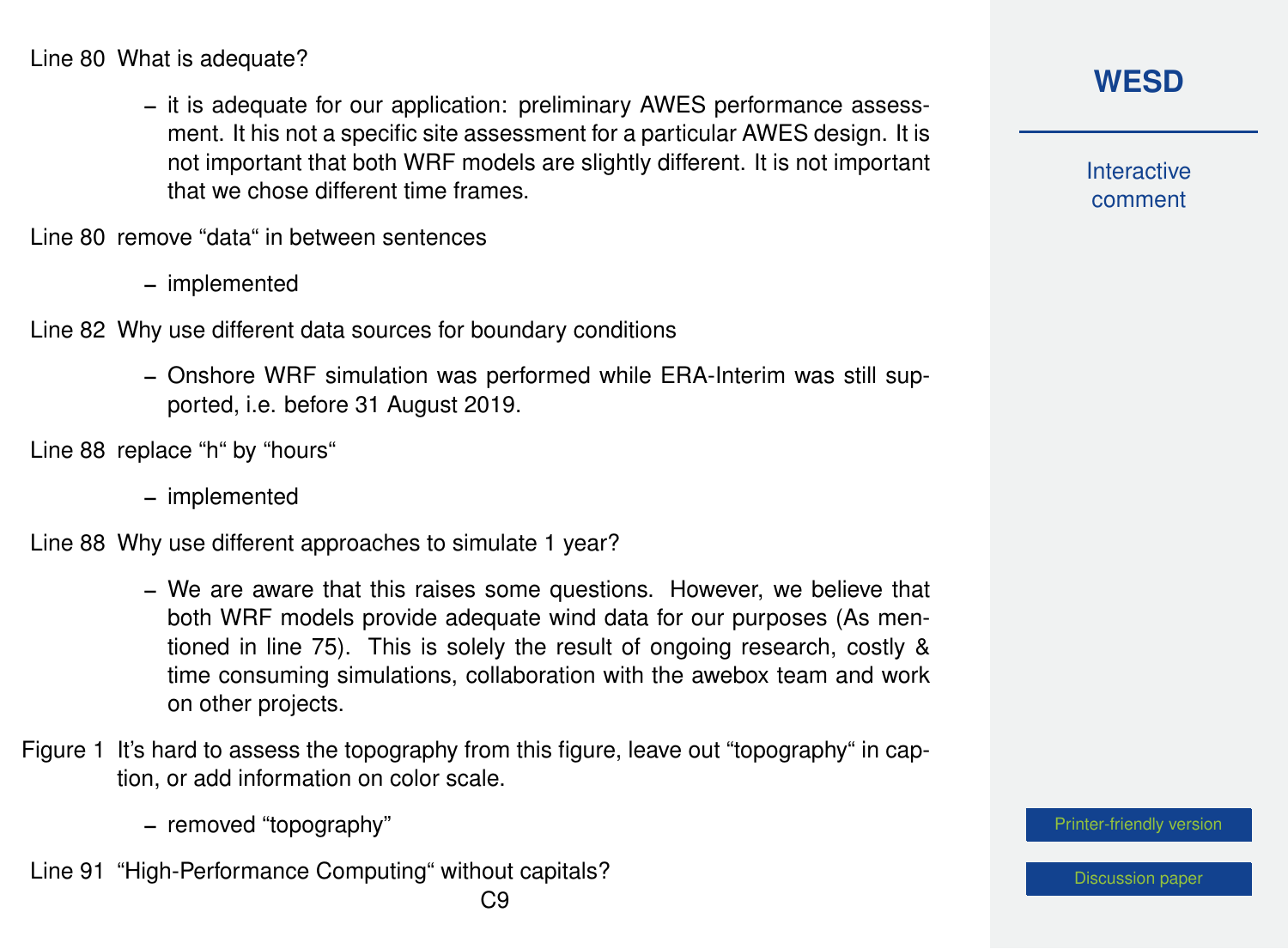- implemented
- Line 94 Wind directions without capitals
	- implemented

Line 94 Dominant wind direction offshore is southwest for both 100 and 500 m.

- clarified
- Line 94 Using "rotating" is a bit strange here: the wind direction changes or the wind turns.
	- implemented
- Line 96 Start sentence with "The..."
	- implemented
- Line 97 "Offshore conditions .." is a bit vague. How does the 10 degrees relate to the 5 degrees of the preceding sentence? If the wind would always veer 10 degrees than so would the average wind direction.
	- These 10 degrees relate specifically to wind direction above 500m as stated in the sentence. Clarified
- Line 98 "the same westerly wind direction at high altitude" what do you mean? Figure 2 shows that offshore the wind is predominantly southwest.
	- As mentioned in the sentence: "at high altitudes.". Clarified
- Line 99 Add point at end of sentence
	- implemented

## **[WESD](https://wes.copernicus.org/preprints/)**

**Interactive** comment

[Printer-friendly version](https://wes.copernicus.org/preprints/wes-2020-120/wes-2020-120-AC1-print.pdf)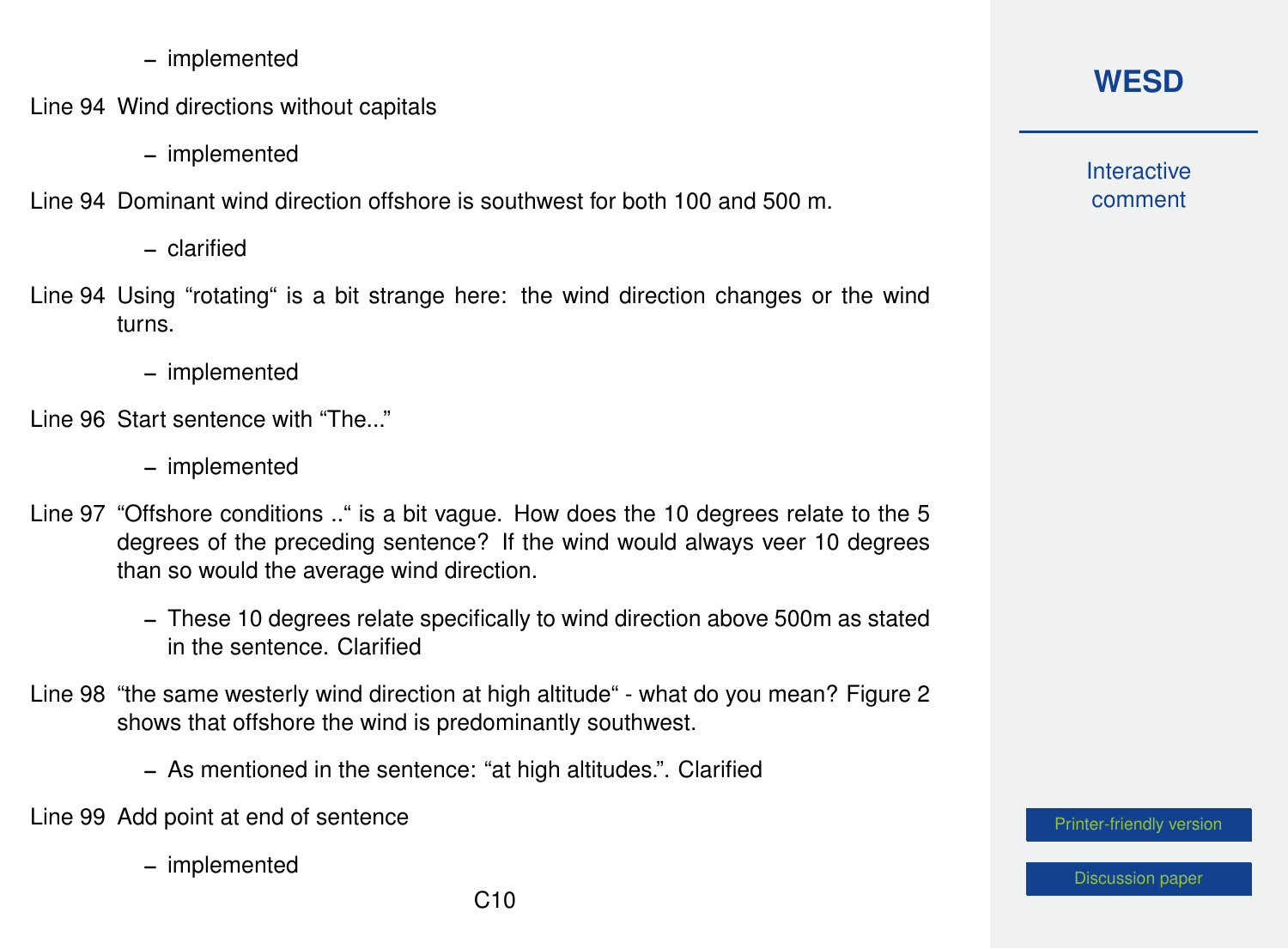

– implemented

Line 102 replace "distribution" by "distributions at each individual height level"

– implemented

- Line 102 replace "These statistics give an insight into the overall wind conditions, but the actual profile shapes" by "These distributions give insight into the wind speed statistics at the individual heights, but not onto the statistics of the wind profile shapes."
	- implemented

Line 105 105: replace "have a fairly narrow range" by "are relatively low"

– added "are relatively low" and kept "narrow range" as this necessitates the nonlinear color map

Line 106 replace "up to high altitudes" by "for the full height range".

– implemented

Line 106 replace "This leads to the development of" by "The distributions show"

– implemented

- Line 109 "Such multimodal distributions at higher altitudes are better described by the sum of two or more probability distributions" - isn't this the definition of multimodal?
	- According to Wikipedia: In statistics, a bimodal distribution is a probability distribution with two different modes (The mode is the value that appears most often in a set of data values.) (...).

**Interactive** comment

[Printer-friendly version](https://wes.copernicus.org/preprints/wes-2020-120/wes-2020-120-AC1-print.pdf)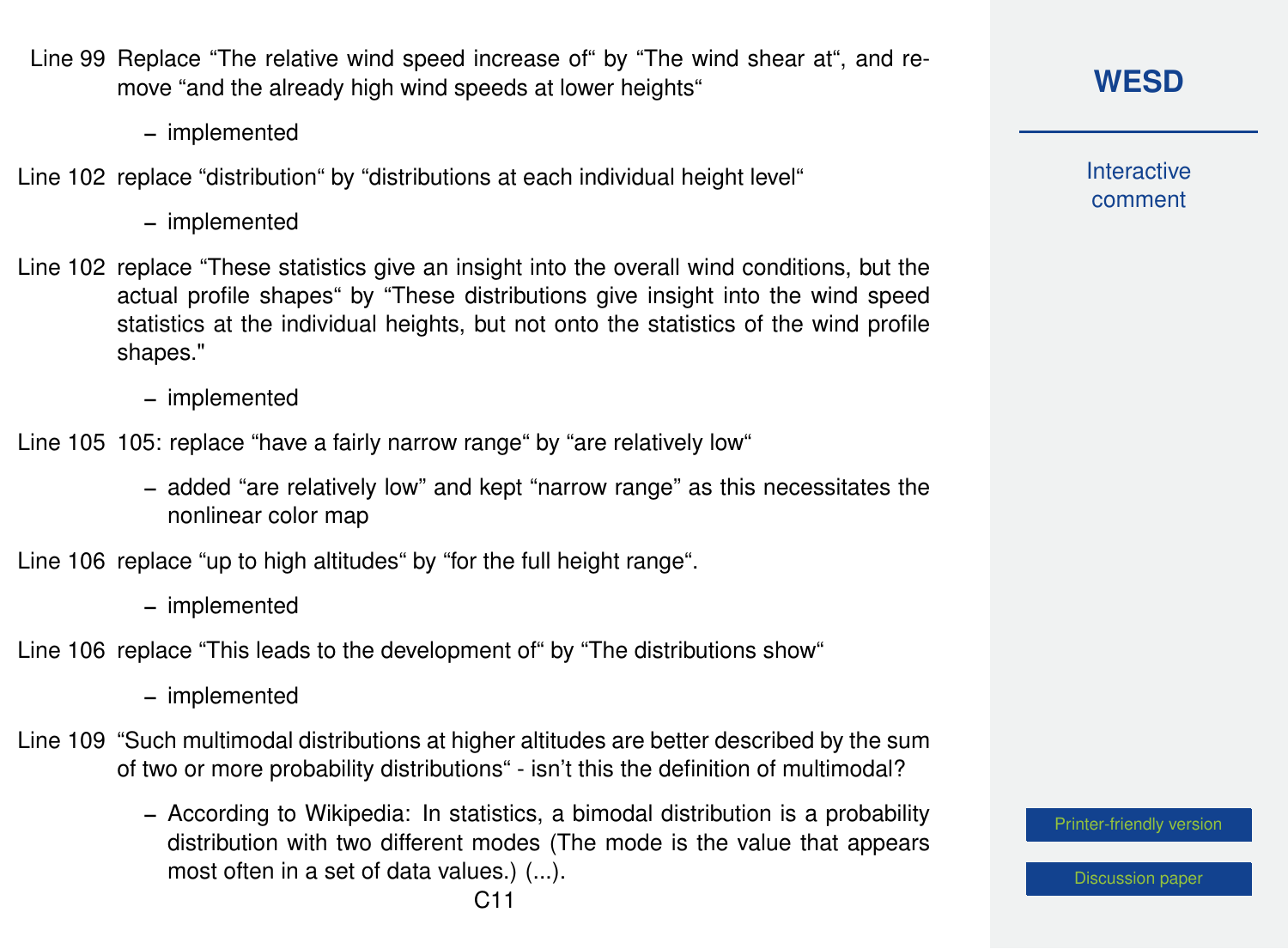Line 113 "As mentioned above, the relative wind speed increase with height is less pronounced offshore than onshore." - why mention it twice?

– removed

Line 114 suggestion "Conventional WTs benefit from low wind shear offshore .."

– Is the benefit that the shear is lower or the speeds are higher? kept as is

Line 115 replace "However, offshore AWES will also benefit from higher offshore winds and move offshore for other reasons such as safety or land use regulations" by "Nevertheless, also AWES benefit from low wind shear. Among the reasons for placing AWES offshore are safety and land use regulations."

– implemented

Figure 2 State that these results reflect single locations. Leave out "On average wind direction onshore rotates about 14 (symbol missing) while offshore winds rotate (symbol missing) about 5(symbol missing)between 100 and 500 m. Onshore shows a higher wind shear (symbol missing) due to higher surface roughness and relatively high wind speeds offshore." - this belongs in the text.

– implemented

- Line 116 "Another benefit of offshore AWES in comparison to conventional WT is the smaller and cheaper support structure." - Statement is a bit misplaced in the wind resource discussion and needs a reference. Also the arguments are one-sided, there are many reasons why not to put AWES offshore.
	- moved up to previous sentence together with " safety or land use regulations". I do not have a specific reference for this, but this argument (replacing tower with tether) has been made before.

**[WESD](https://wes.copernicus.org/preprints/)**

**Interactive** comment

[Printer-friendly version](https://wes.copernicus.org/preprints/wes-2020-120/wes-2020-120-AC1-print.pdf)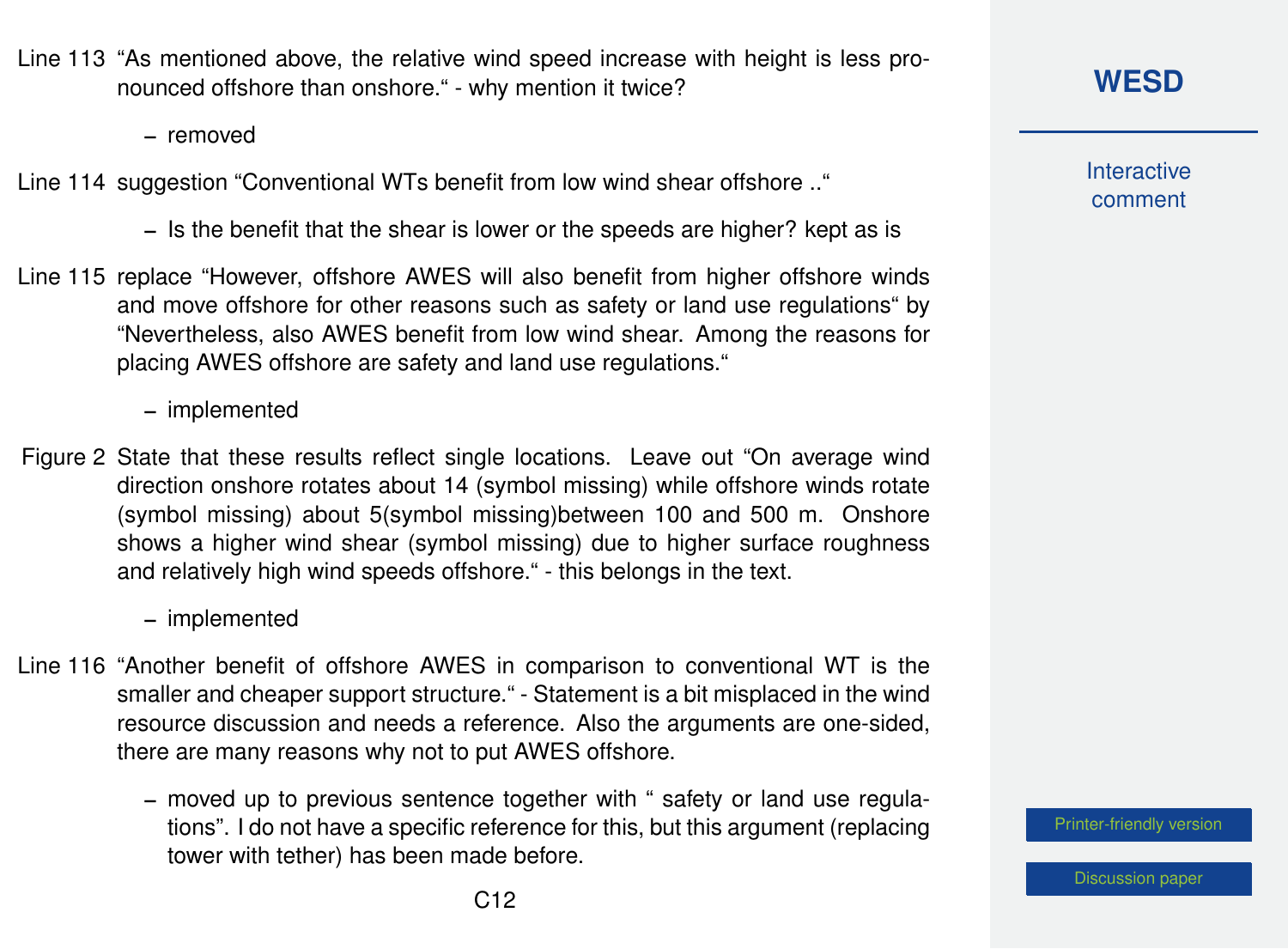Line 118 replace "categorized" by "characterized"

– implemented

- Figure 3 Clarify that this is not a 2D histogram, but independent histograms/distributions per height. State that these results reflect single locations.
	- implemented
- Line 126 Not clear if this is the classification as presented in the table.
	- clarified
- Line 129 Is the ocean always warmer? Remove "likely"
	- I'd say generally warmer, yes. I would keep likely, as I did not specifically compare air and water temperature at the investigated location.
- Line 131 Not sure what the use is of this paragraph: only covers literature without touching upon the results
	- Point is to describe the wind conditions at the specific location and to justify the choice of location as well. Therefore, atmospheric stability and Obukhov length are introduced to the reader as they are later discussed in figure 8.
	- 2.4 Clustering of wind conditions
	- Table 2 State that these results reflect single locations.
		- implemented
- Line 136 Statement is not very informative, rephrase to emphasize that it's not just timeand space-averaged wind velocities that effect the power output of wind energy systems, but also the variation in time and space.

**Interactive** comment

[Printer-friendly version](https://wes.copernicus.org/preprints/wes-2020-120/wes-2020-120-AC1-print.pdf)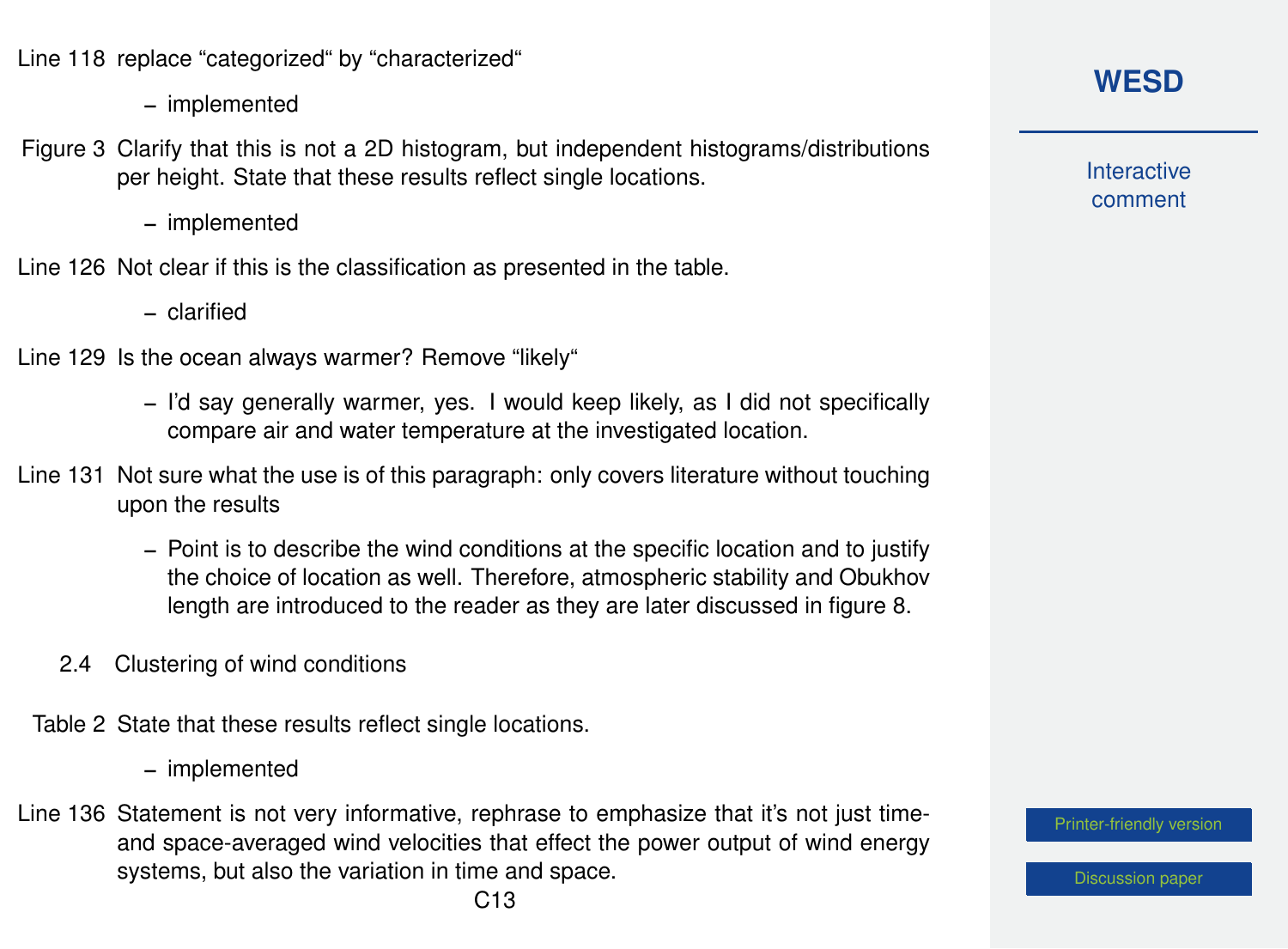- implemented
- Line 138 Elaborate on excessive averaging
	- rewwritten

Line 141 replace "proxy" by "metric", replace "a metric that" by ", which"

- implemented
- Line 143 Only one study is listed
	- implemented
- Line 143 Not clear what diverge with height means: large wind speed spread at high altitudes?
	- yes, within each OL classification, while low altitudes did not show that spread
- Line 144 Do you mean to say that there is no correlation between the wind speed profile over a high elevated layer and the surface-based stability?
	- No, there still is some correlation. I am saying it is not enough to use surface data to describe wind conditions at hundreds or thousands of meter altitude. Atmospheric stability close to the surface might be different from the one aloft.

Line 146 Also grouping based on stability is "based on data similarity": be more precise.

– added "their" similarity to clarify it is the similarity of "wind speed or velocity profiles"

## **[WESD](https://wes.copernicus.org/preprints/)**

**Interactive** comment

[Printer-friendly version](https://wes.copernicus.org/preprints/wes-2020-120/wes-2020-120-AC1-print.pdf)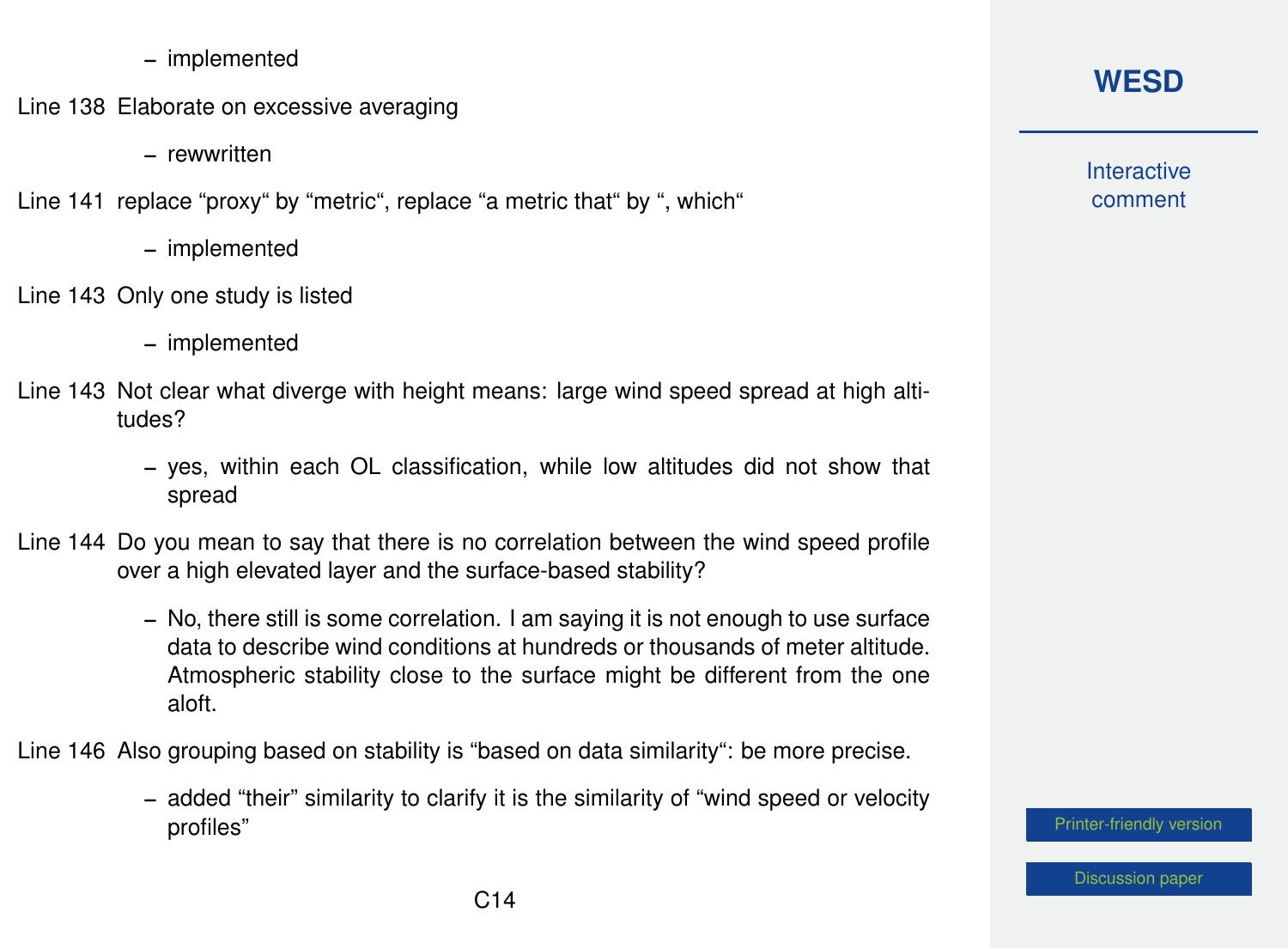C15

- Line 146 What does the reader need to see in the appendix? Don't refer to results before the explanation of your methodology is finished.
	- It is not a result. This figure visually shows the coherent / non-diverging clusters with all the comprising profiles. It is not a necessary result, but rather a visual addition. Moved to body of text
- Line 148 Mathematical clustering is a vague term: explain. You use clustering, classifying, categorizing, and binning interchangeably: be more consistent.
	- Point is that the clustering algorithm does not take physical conditions into account, but only relies on profile similarity. clarified
- Line 154 The u-component is per definition along the x-direction. Explanation is not clear: also  $u_{main}$  and  $u_{deviation}$  are not throughout this paper anymore - so why introduce them here?
	- Which definition? You can define u & v or x & y as you wish! Such as along lat and lon lines or something else. Why anymore? It is important because this way it is easier to compare trajectories. Otherwise the wind speed profiles would just go in any direction.
- Line 159 Replace "defined" by "represented"
	- implemented
- Line 159 Suggestion: "The clustering finds the centroid positions that minimize ..."
	- rewritten
- Line 160 Distances between?
	- "These centroids are arranged such that they minimize the sum of the Euclidean distances, to every data point within each cluster."

#### **[WESD](https://wes.copernicus.org/preprints/)**

**Interactive** comment

[Printer-friendly version](https://wes.copernicus.org/preprints/wes-2020-120/wes-2020-120-AC1-print.pdf)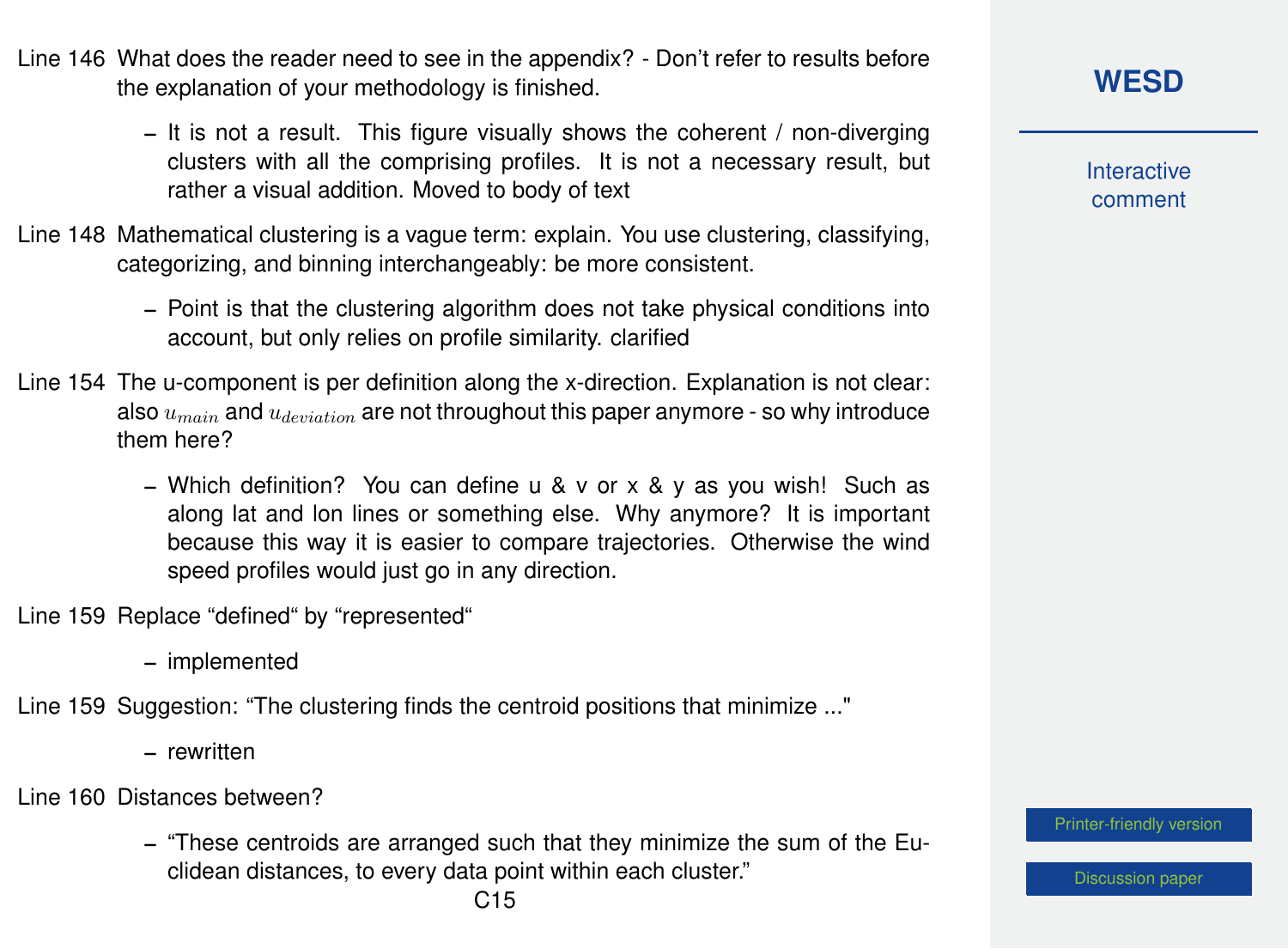Line 161 Rephrase: the centroid will at best coincide with a data point by chance

– added

Line 161 Explain what a data point consists of. Also not clear that each data point is assigned to the closest centroid.

– added

Line 162 I misunderstood at first: I thought you were talking about the labels assigned to each data point. Leave out mentioning the initialization as it is confusing. Just mention that the label number that each cluster gets is rather random and does not have any mathematical meaning.

– implemented

Line 164 replace "Later evaluation uses clusters sorted by average wind speed up to 500 m." by "As presented, the resulting clusters sorted by average wind speed up to 500 m."

– implemented

- Figure 4 Use the same color scheme for the clusters as for figure 5. It's unclear from the right column of figure 4 what is plotted on the y-axis as there is no grid/ticks.
	- improved the clustering and implemented consistent coloring scheme
- Line 168 "inertia reduction becomes marginally small with increasing number of clusters" this is not completely true: above all the elbow method says that kinks in the inertia trend indicate sensible choices for k. It's hard to observe them with evaluating so little values of k. Best to just use a step size of 1
	- That is one definition and approach.

**[WESD](https://wes.copernicus.org/preprints/)**

**Interactive** comment

[Printer-friendly version](https://wes.copernicus.org/preprints/wes-2020-120/wes-2020-120-AC1-print.pdf)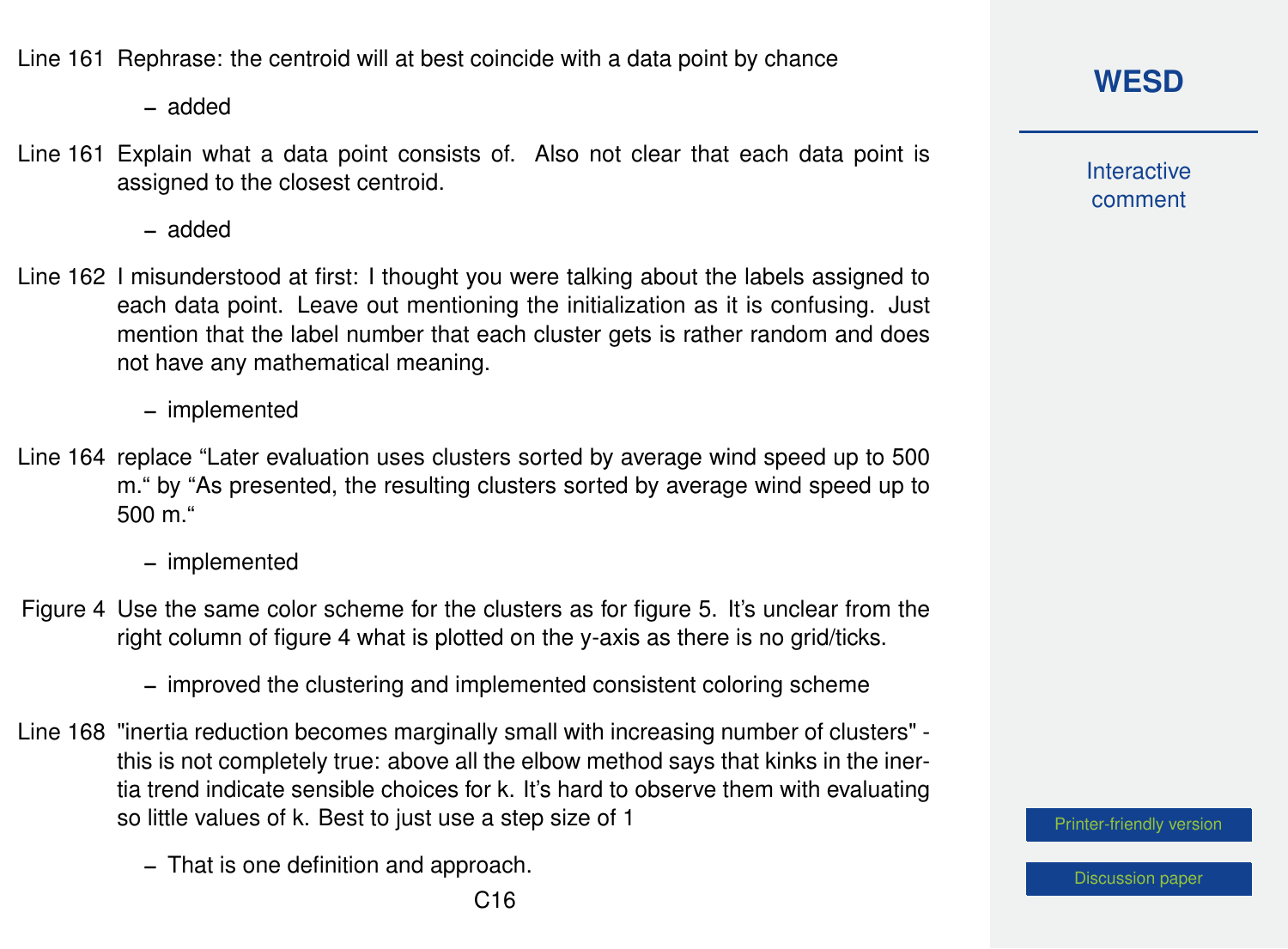Line 169 that doesn't make inertia meaningless

- removed
- Line 170 add space after hyphen
	- implemented
- Line 171 table 1 doesn't show any difference between the vertical levels (grid) of the two analyses. How different are they? I would not expect the vertical grid to have a large effect. More probable is a larger spread of the centroids.

– removed

Line 172 replace membership by a more precise explanation

- added explanation
- Line 176 also if you would use a fixed (not random) initialization the cluster would not be arranged in a logical order, suggested: "Note that the order of the clusters is random and does not follow any logic."
	- implemented
- Line 176 It's still on the y-axis.
	- clarified
- Line 178 Too many I don't find very likely. At least the mean silhouette score always decreases with k. Do you have a reference?
	- Added citations, also see: [https://www.mathworks.com/help/](https://www.mathworks.com/help/stats/silhouette.html) and [https://medium.com/analytics-vidhya/](https://medium.com/analytics-vidhya/how-to-determine-the-optimal-k-for-k-means-708505d204eb) [how-to-determine-the-optimal-k-for-k-means-708505d204eb.](https://medium.com/analytics-vidhya/how-to-determine-the-optimal-k-for-k-means-708505d204eb)

## **[WESD](https://wes.copernicus.org/preprints/)**

**Interactive** comment

[Printer-friendly version](https://wes.copernicus.org/preprints/wes-2020-120/wes-2020-120-AC1-print.pdf)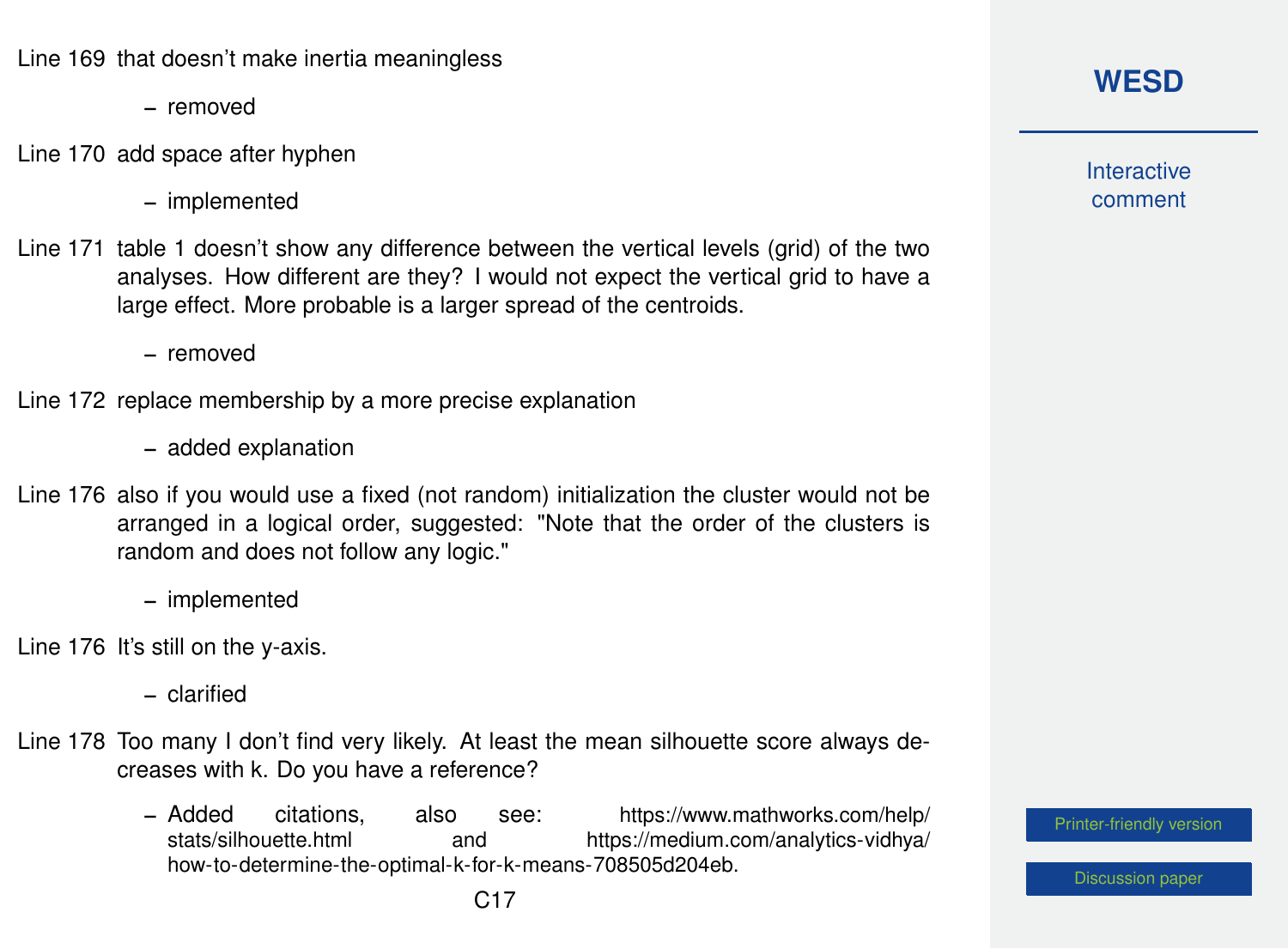- Line 179 Not clear what you mean with "the continuous nature of wind which results in a high cluster proximity" and how this effects the silhouette scores - please expand.
	- removed
- Line 180 For readability I would suggest not to jump to the conclusions of the next section.
	- removed

Line 181 Replace "intersect .." by "are grouped together with monotonic wind profiles"

– Clarified. I want to say that these non-monotonic profiles are closer to one cluster at low altitudes and then closer to another at higher altitude.

Line 182 closing parenthesis missing

– added

Line 184 Is there a reason for using first wind speed and after velocity? If not, rephrase.

- I only used wind speed profiles (magnitude over height) for visualization purposes in this paper. The actual code uses 2D wind velocity profiles  $(u_{main}$  &  $U_{deviation}$  component over height)
- Line 185 replace "comprising .." by "WRF-simulated wind speed profiles that are input for the clustering"
	- clarified

Line 185 suggestion: "Within a cluster, the wind speed profiles span.."

- implemented
- Line 189 False statement: this explains the higher inertia, not the silhouette score. Also the onshore clusters are distinct.

**Interactive** comment

[Printer-friendly version](https://wes.copernicus.org/preprints/wes-2020-120/wes-2020-120-AC1-print.pdf)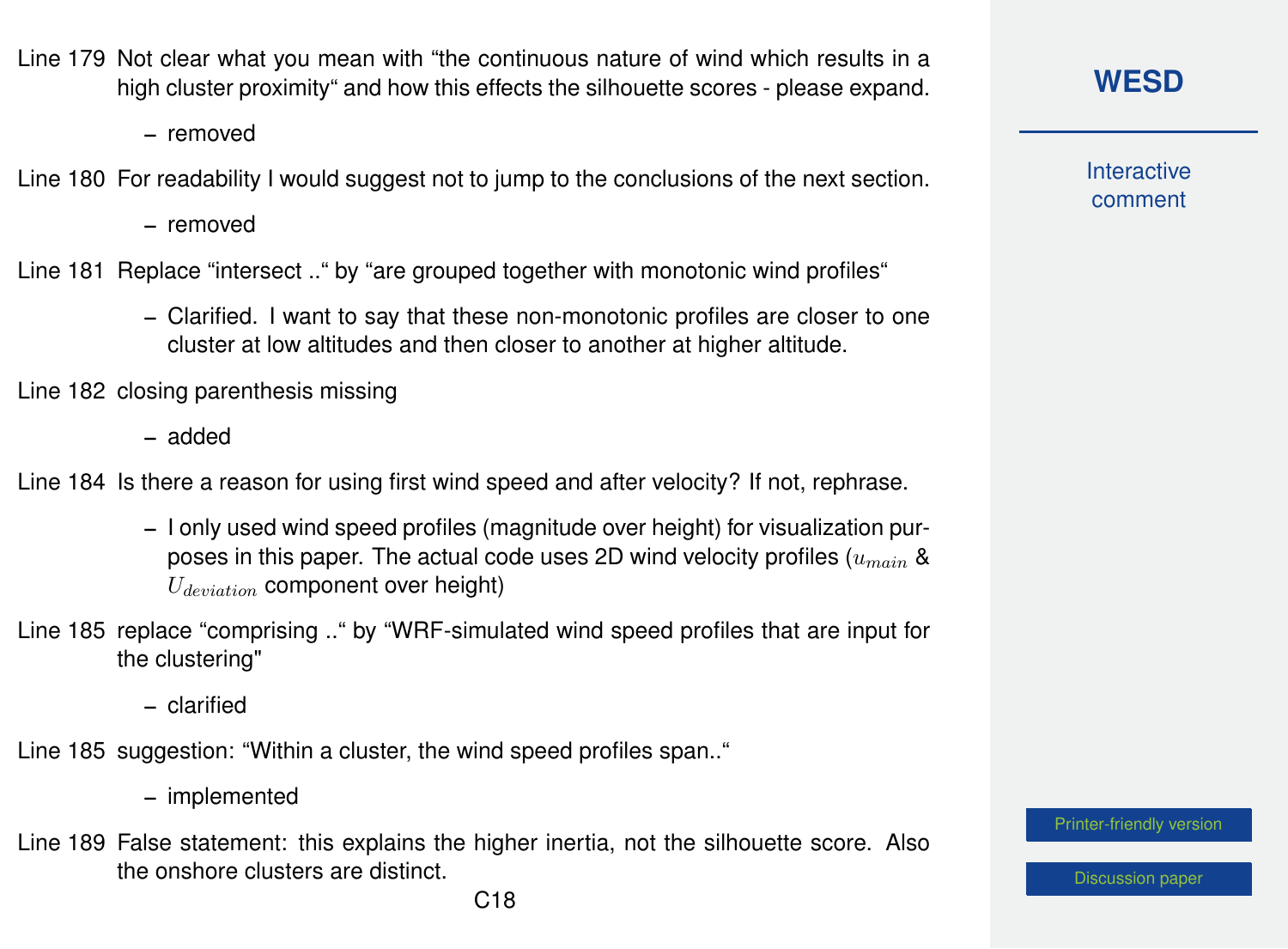- removed these parts of the sentence
- Line 191 I don't see why "directional differences" result in a decrease of wind speed with height - explain.

– removed

- Line 192 What about small-scale weather phenomena?
	- added
- Line 192 Why too many clusters (in which context)? I think it is very insightful to find these type of cluster mean wind profiles. Them having a lower probability makes it even more interesting to evaluate why the clustering gives these clusters as a result as normally k-means clustering tends to produce equally sized clusters.

– removed

- Line 195 Is the wind speed inversed or the wind shear?
	- implemented
- Line 197 replace "determining" by "dominant" and replace "stacked" by "ordered"

– implemented

Line 200 Suggestion: add reference to Schelbergen

– added

Line 204 For which application/analysis are long term averaged wind speed profiles considered? Using a averaged profile **shape** is commonly done for AEP calculations, but that's a somewhat different approach.

**[WESD](https://wes.copernicus.org/preprints/)**

**Interactive** comment

[Printer-friendly version](https://wes.copernicus.org/preprints/wes-2020-120/wes-2020-120-AC1-print.pdf)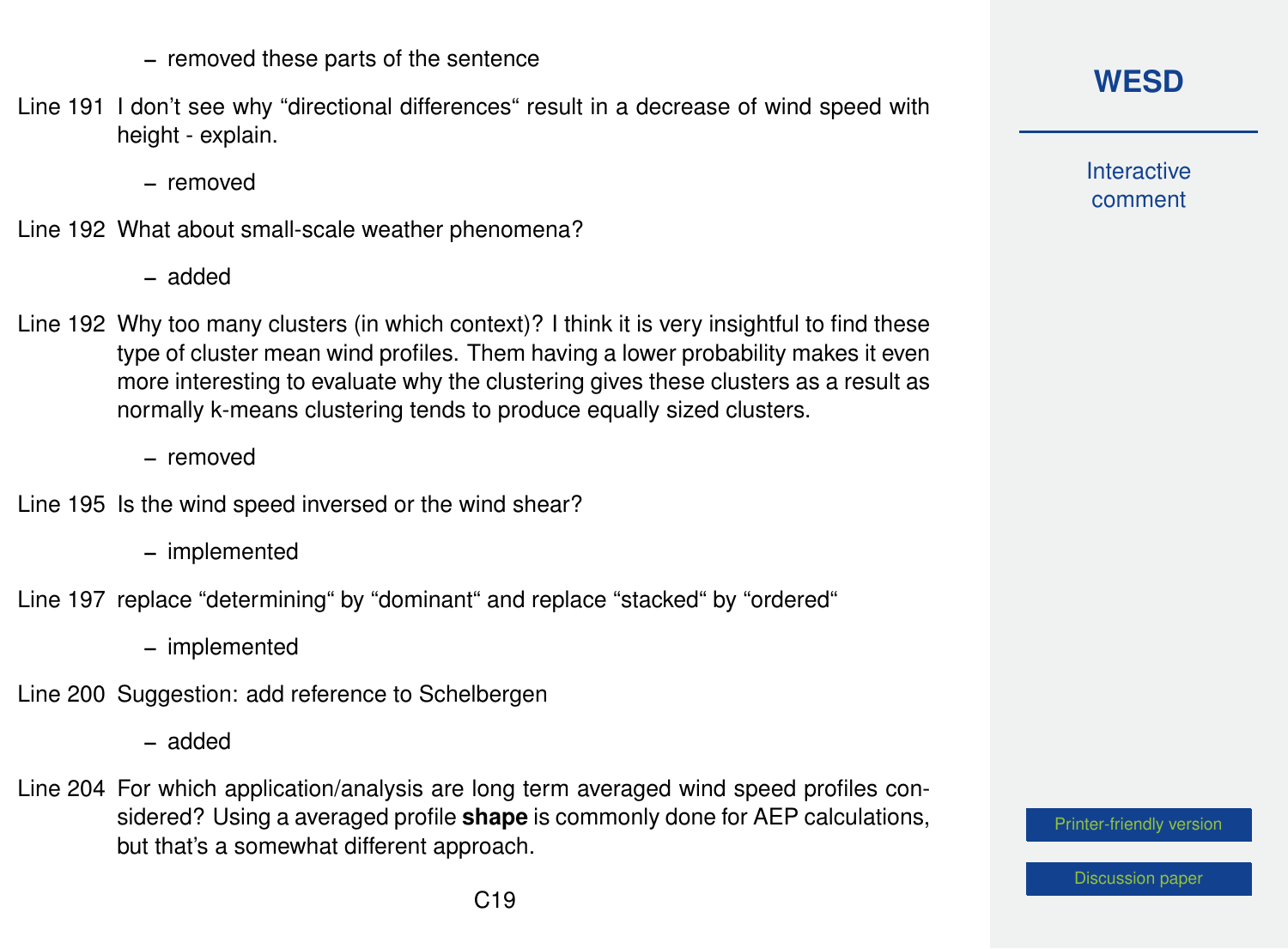- An error would occur if using a simple log-profile and low reference wind speed at low heights. Extrapolating this to higher altitudes might over-predict wind speed.
- Figure 5 The wrf-simulated wind profiles only show as a filled area, so not very informative - but I suppose it doesn't hurt either.
	- It's hard to display  $\sim 52.000$  profiles. Just supposed to give a feel for the range of profiles
- Line 220 The name of the "other" category suggest to me that these conditions are exceptional/not often occurring, however your analysis shows the opposite. How should I physically interpret this category?
	- These clusters exhibit Obukhov lengths close to zero (likely caused by very low friction velocity  $u_*$ ) and are classified as "other" because they do not fall within one of the other atmospheric stability classes according to Floors et al. (2011) (see table 2).
- Line 220 What do you mean with wind power assessment? Why is the impact of low wind conditions low? I don't understand the comparison.
	- Removed. Meant that they do not contribute a lot to the power curve as they are just around cut-in wind speed.
- Line 221 Basically what you're saying is that how often wind conditions occur (the wind speed distribution) has a large effect on the AEP? - I would say that the reader is familiar with this.
	- Removed.

**[WESD](https://wes.copernicus.org/preprints/)**

**Interactive** comment

[Printer-friendly version](https://wes.copernicus.org/preprints/wes-2020-120/wes-2020-120-AC1-print.pdf)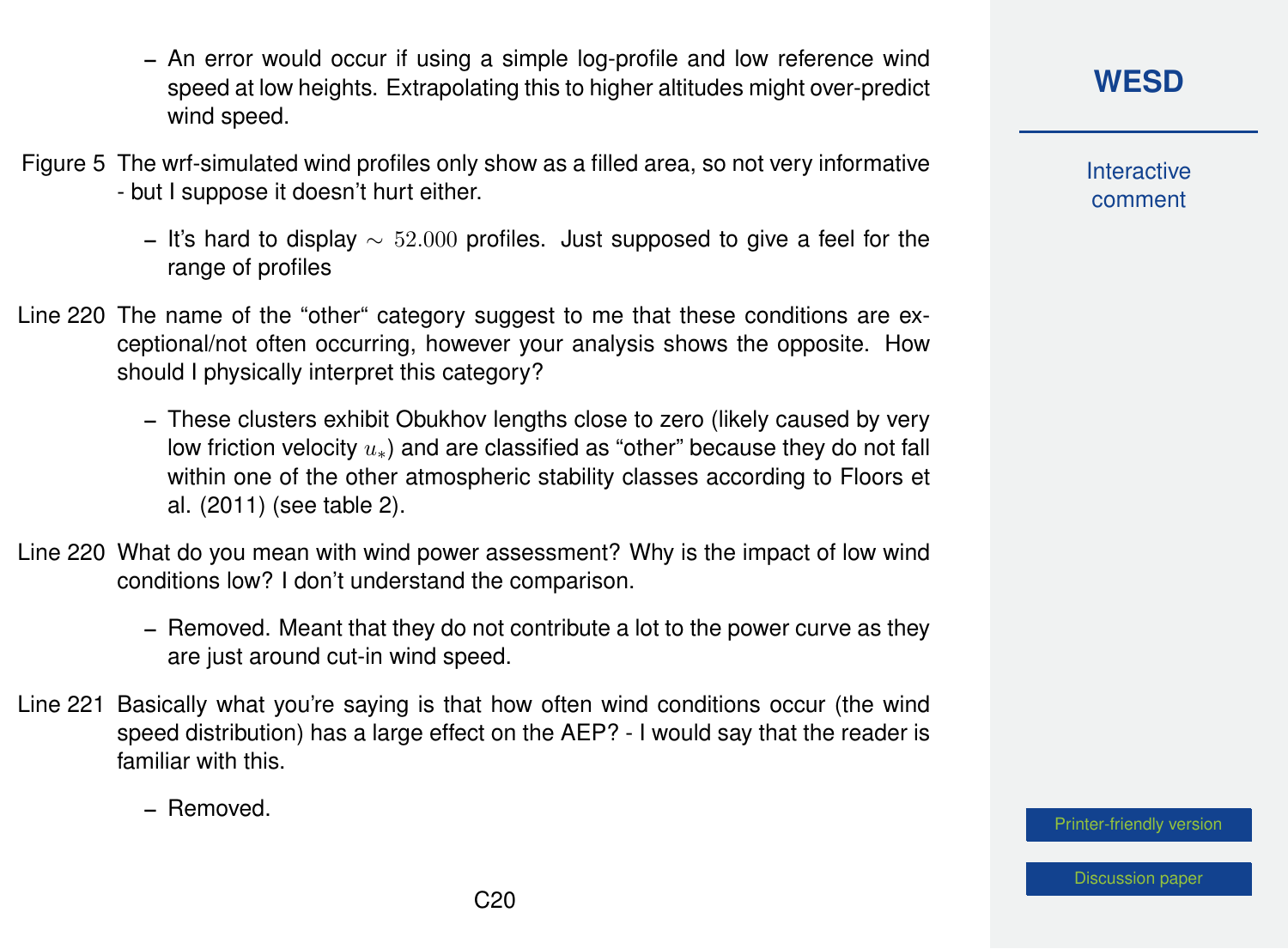- Line 231 Very technical start of the section readability would benefit from further introduction.
	- added a short paragraph
- Line 232 Which unstable dynamics are you referring to?
	- The tethered AWES dynamics are unstable.
- Line 233 Which multiple inputs, multiple outputs?
	- input: tether & aircraft control inputs, control surface deflections etc; outputs: tether speed, tension, aircraft position, speed etc
- Line 238 Which simulated profiles? Aren't you using the cluster means?
	- No, I am not using cluster means, but actual (5th, 50th, 95th percentile) wind velocity profiles
- Line 239 replaced "during" by "of"
	- rewritten
- Line 247 What is the main wind direction?
	- clarified.  $u_{\text{main}}$  as defined by the average wind direction up to 500 m, compare section 3
- Line 252 Suggestion: "We use the aerodynamic model of the Ampyx AP2 (Malz et al., 2019; Ampyx)"
	- implemented

#### **[WESD](https://wes.copernicus.org/preprints/)**

**Interactive** comment

[Printer-friendly version](https://wes.copernicus.org/preprints/wes-2020-120/wes-2020-120-AC1-print.pdf)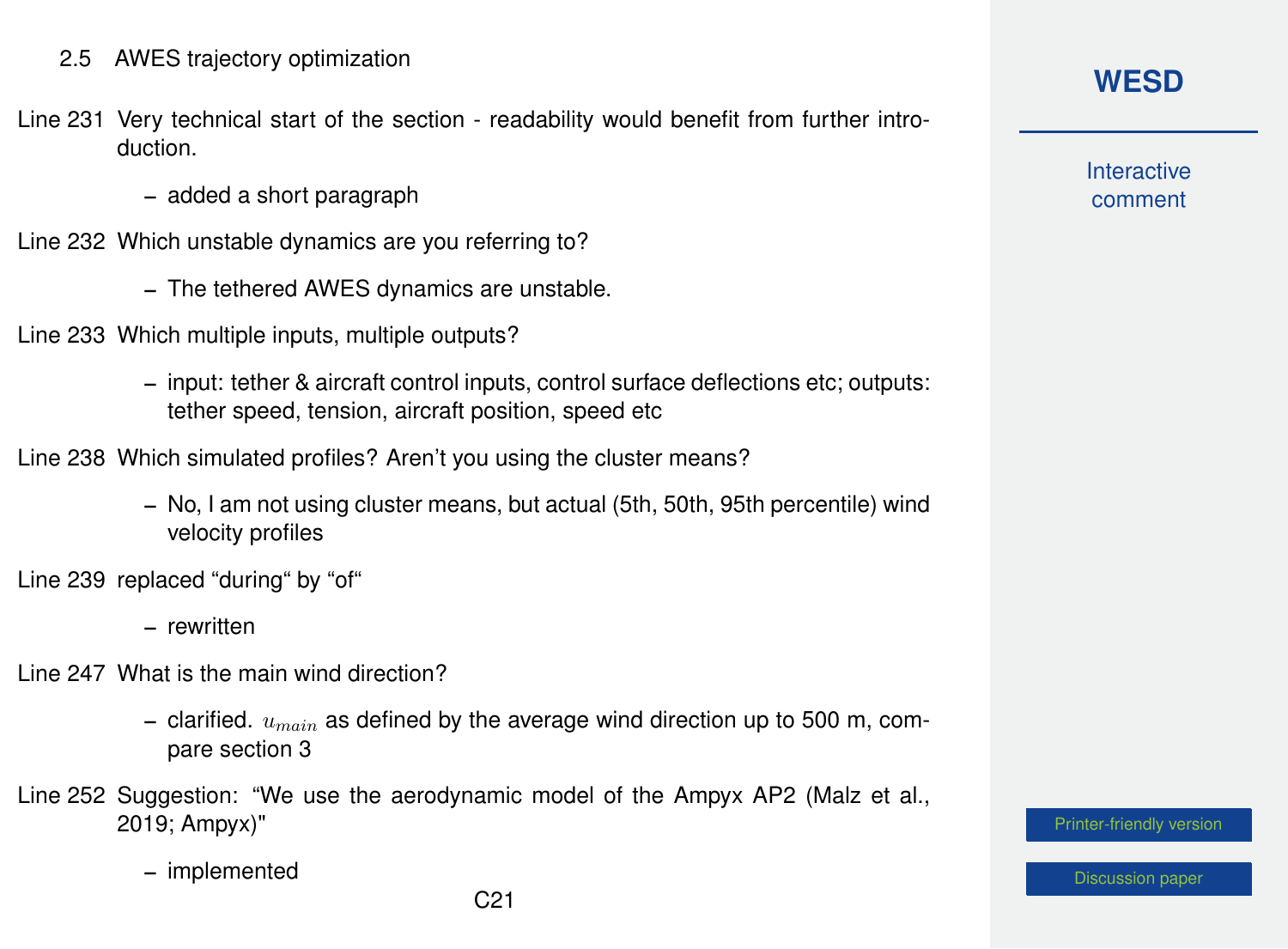Line 252 The footnote is confusing as you mention that no other data is available while you are referring to a source.

– clarified

- Line 259 Introduce kappa and bring equation 2 forward.
	- moved and rewritten.
- Line 260 "This results in an overestimation of output power and lower cut-in speed in comparison to a heavier aircraft." - unclear how you come to this conclusion.
	- Aircraft mass delays cut-in and reduces average power.
	- $\kappa$  was changed to 2.4.
- Line 263 Mentioning focus of paper is a bit misplaced, better save that for the outlook.
	- This is more to justify the unrealistic mass scaling.
- Figure 9 Why mentioning Loyd in caption?
	- Because that is where  $c_{\mathsf{L}}^3/c_{\mathsf{D}}^2$  comes from
- Line 264 rephrase
	- How and why?
- Line 265 Leave out or mention how you would estimate it.
	- Included a reference calculation on AWES power and AEP estimation using Loyd's formula including tether drag.

Equation 2 Position at related text and introduce properly.

**Interactive** comment

[Printer-friendly version](https://wes.copernicus.org/preprints/wes-2020-120/wes-2020-120-AC1-print.pdf)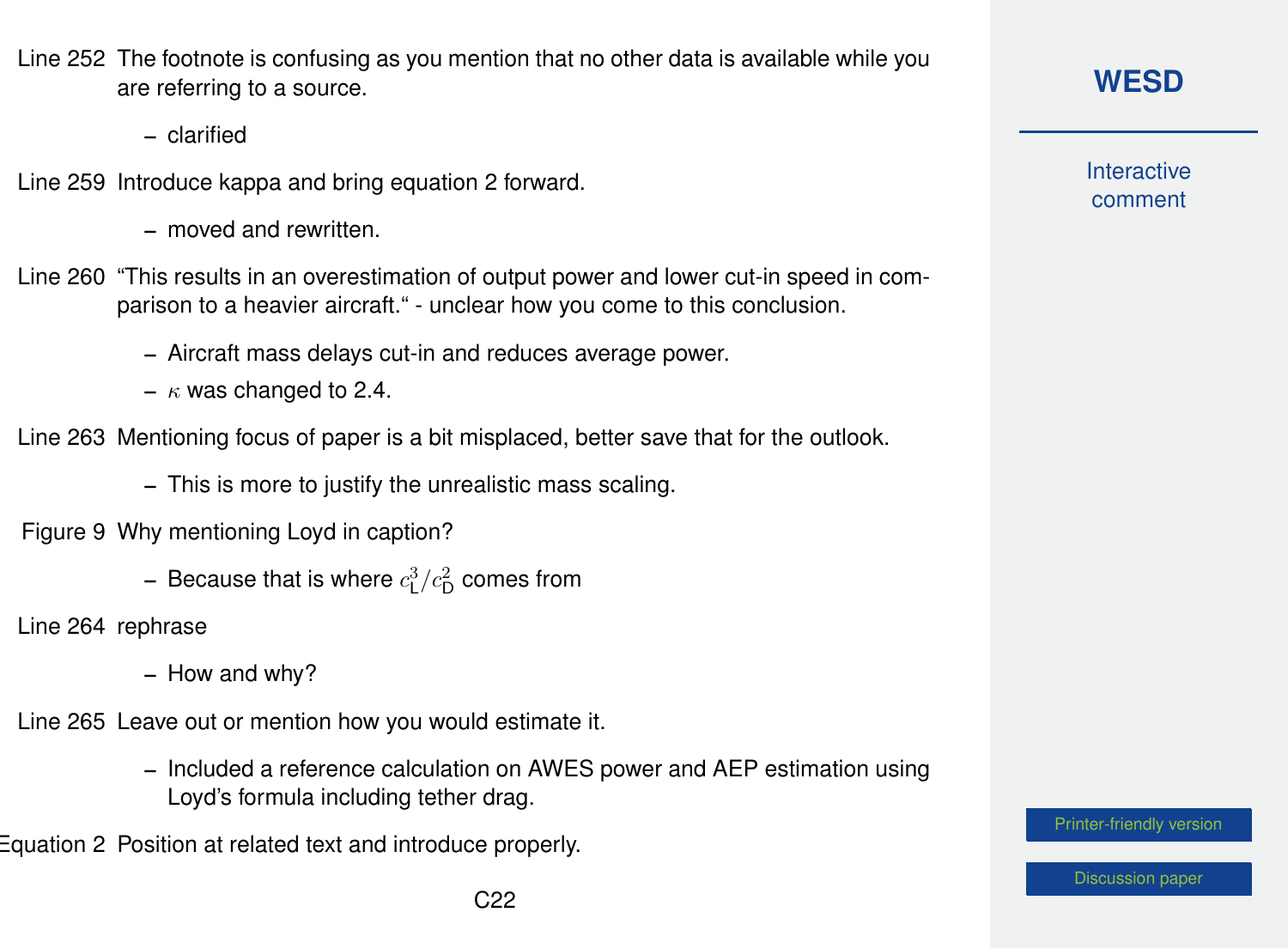– implemented

Line 270 mention conditions for which this is valid.

– iplemented

Line 270 Last part of sentence is confusing. Suggestion: ".. , thereby the reelout speed is expected to remain below 10 m/s as the wind speed hardly exceeds 20 m/s.

– implemented

Line 271 Implies that the ratio is fixed, however I don't think that's what's meant. - example values 10/15 is superfluous.

– clarified

Line 272 I would not discuss this pre-optimization step. As you mentioned yourself: this paper is about assessing performance metrics and not system design. Consider the tether diameter as a given.

– removed

Line 280 No need to state subsection number, table number suffices.

– removed

Line 281 why "or"?

– replaced by and

Line 282 add "coefficient" - why do you use a linear relation?

– added and clarified

## **[WESD](https://wes.copernicus.org/preprints/)**

**Interactive** comment

[Printer-friendly version](https://wes.copernicus.org/preprints/wes-2020-120/wes-2020-120-AC1-print.pdf)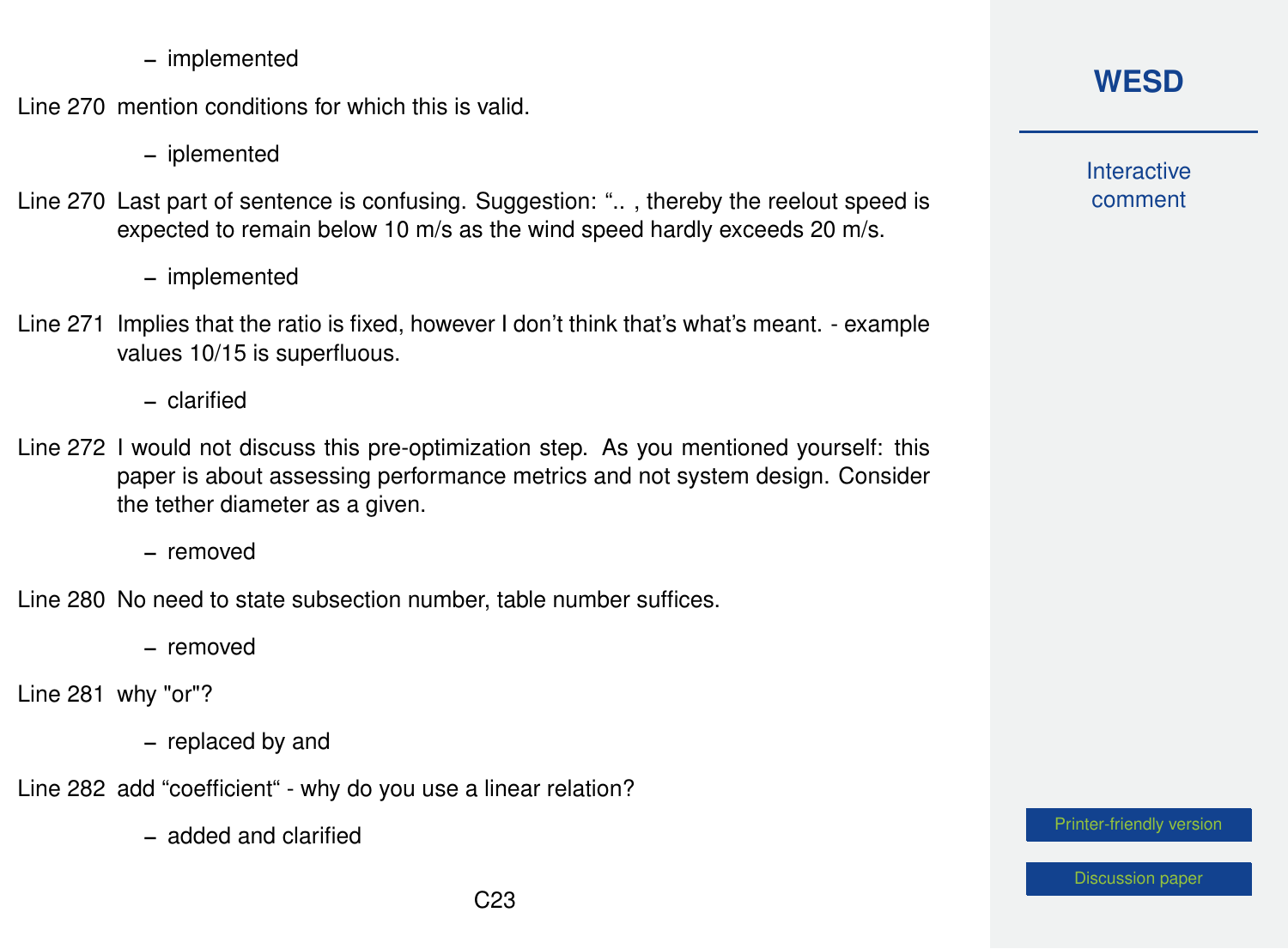Line 285 replace "prevailing" by "can be adapted to", replace "dynamically" by "continuously"

> – than there would be 2 "adapt" in the same sentence. "continuously" implemented

Line 286 replace "AWES" by "AWESs"

– implemented

Line 290 Isn't 19 m/s a bit low? - this is equivalent to a mild storm

– 19 m/s at 10 m height would be quite extreme.

Line 293 Explain what a p-value is: add a figure to explain.

– p-value stands for percentile. Profiles are chosen based on percentile of average wind speed distribution. Sentenced added, no figure added

Line 294 Why average wind speed up to 500 m?

- Added an additional sentence. Previous analyzes showed that AWES mostly operate within this range
- Line 294 On line 176 you mention that a representative k is 10. Better to choose k already at section 3, instead of quickly mentioning it here.
	- These are actually 2 different things. Line 176 is just showing silhouette score for k=10 (could also be 20,30, 1000). Added sentences in section 3.

Line 296 Rewrite "cluster centroids.. implemented"

– not sure what you mean, but "to estimate AEP" was moved to the end of sentence

[Printer-friendly version](https://wes.copernicus.org/preprints/wes-2020-120/wes-2020-120-AC1-print.pdf)

**[WESD](https://wes.copernicus.org/preprints/)**

**Interactive** comment

C24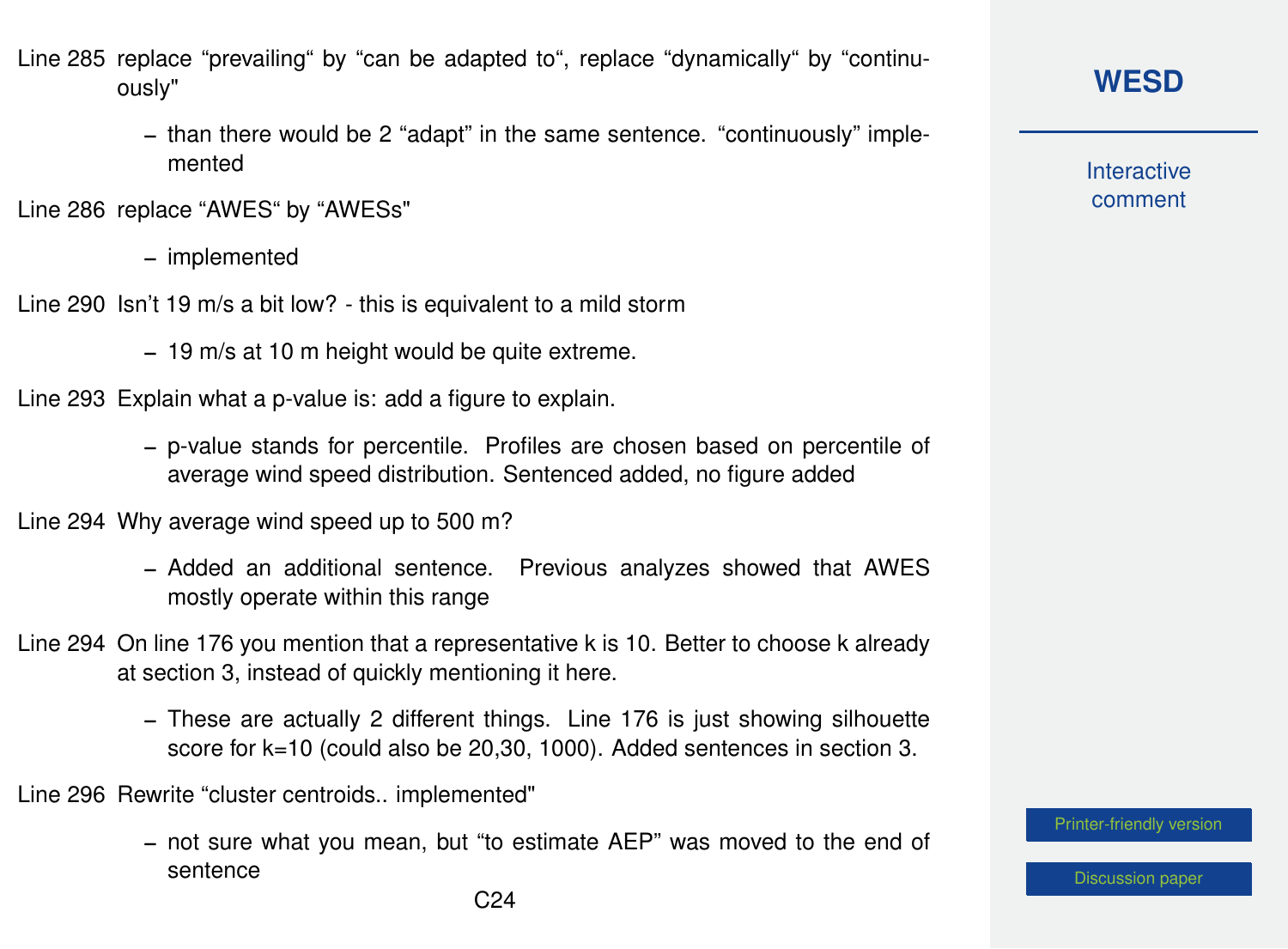- Line 297 Not clear when you use the p5,50,95 and when you don't and how you use them if you do. Please rewrite paragraph. So you only use these p-values for determining the power curve? I would say this is the most important part of this study so it should get more explanation
	- implemented

Equation 3 Move to the related text.

- implemented
- Line 304 Would the analysis benefit from running the optimization using multiple starting points?
	- Yes, ideally you want to compare multiple initialization (tether length, radius, elevation angle, etc.), but that is extremely costly. We initialized different tether length depending on system size and reference wind speed

Line 306 remove hyphen: "inequality"

– implemented

Line 306 Which equality constraints? You only mentioned inequality constraints.

– e.g. tether diameter, wind speed profile for each optimization

- Line 307 As far as I know, an optimal control problem always uses discretized control intervals, irrespective of if direct collocation is used or not.
	- yes, but there are different methods and we use direct collocation

Line 307 missing space after dot

– fixed

**[WESD](https://wes.copernicus.org/preprints/)**

**Interactive** comment

[Printer-friendly version](https://wes.copernicus.org/preprints/wes-2020-120/wes-2020-120-AC1-print.pdf)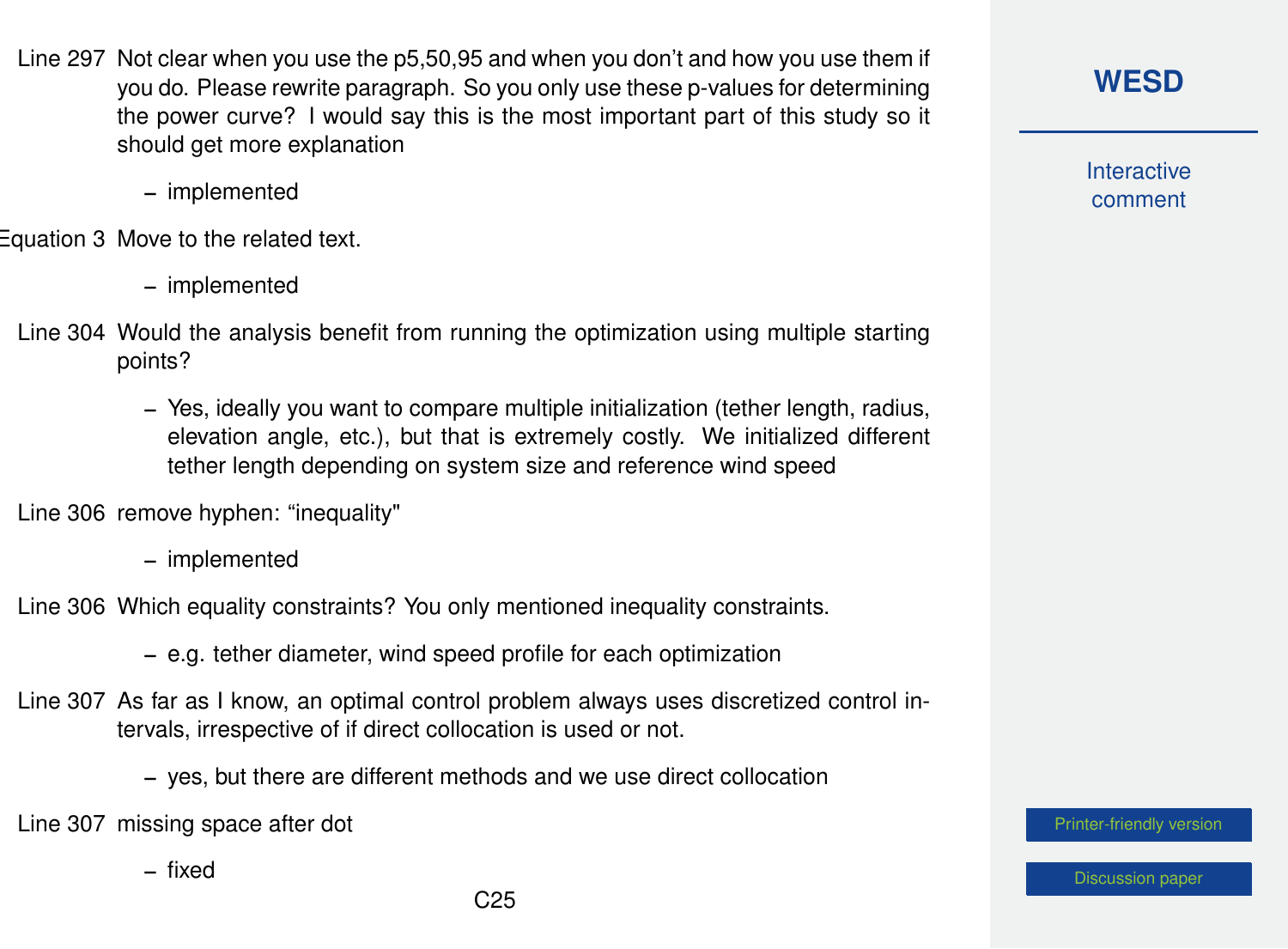- Line 307 Is this the input you give to awebox for generating an initial guess? Explain estimated aircraft speed - this will vary between reel-in and reel-out and also within the reel-out phase over one loop.
	- Aircraft speed is estimated from the circumference (2 pi radius) divided by estimated time of 1 loop. Clarified in text
	- 2.6 Results

Line 317 Shouldn't it be "average wind speeds for different height ranges"?

- I also compare average between height ranges to a single reference height. I therefore believe that my formulation includes these as well and is formulated more generally.
- Line 320 "Rayleigh distributed log-profiles" is not very precise
	- What would you add? I understand that this is how wind conditions are defined in the IEC standards and in sub-section 'Wind boundary conditions'

Line 323 "representative" does not fit the context, list which profiles you have chosen.

– The point here is that these are not specific, special trajectories. They are supposed to give the reader an impression of typical optimal trajectories based on representative onshore and offshore wind conditions that have been chosen as written in brackets: 'chosen because of different wind speeds and profile shape'. Removed brackets and clarified in text

Line 325 missing closing parenthesis, replace "figures" by "figure"

– removed

**Interactive** comment

[Printer-friendly version](https://wes.copernicus.org/preprints/wes-2020-120/wes-2020-120-AC1-print.pdf)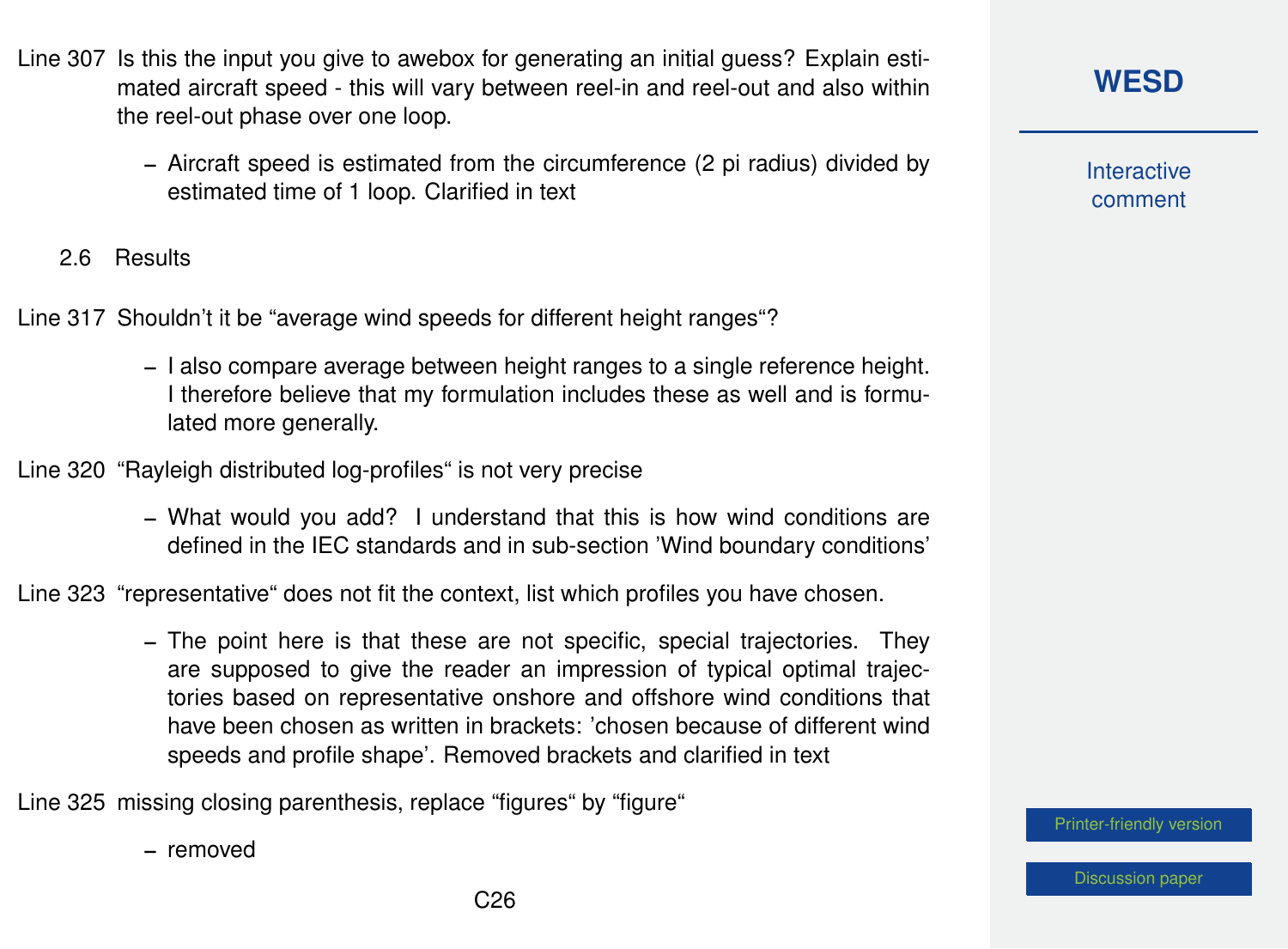- Figure 10 In caption list which profiles are plotted. Also describe what is highlighted using the colors in the left column. Remove "The deviation of the colored lines is caused by the approximation of discrete data points with Lagrange polynomials." - too much detail for caption.
	- Wind profiles chosen to represent typical low (blue, orange), medium (red) and high wind speeds (green).Removed
- Line 328 replace "optimization" by "modelling"
	- it's for optimization though because we need 2 times differntiable functions for the used solver
- Line 328 Wind speed vs wind velocity profiles is a bit confusing. Just mention that only the wind speed is plotted and that changes in wind direction with height can be seen in the lower left plot.
	- removed
- Line 330 Didn't you introduce the "rotated u and v component" as  $u_{main}$  and  $u_{deviation}$ ? then also use them here
	- changed labels
- Line 330 replace "wind velocity components as experienced by the AWES in color" by "with the part of the profiles corresponding to the height range swept by the kite in color

– changed

Line 332 not clear which are the onshore and which the offshore profiles.

– removed

Line 333 first should be x-z plane

**Interactive** comment

[Printer-friendly version](https://wes.copernicus.org/preprints/wes-2020-120/wes-2020-120-AC1-print.pdf)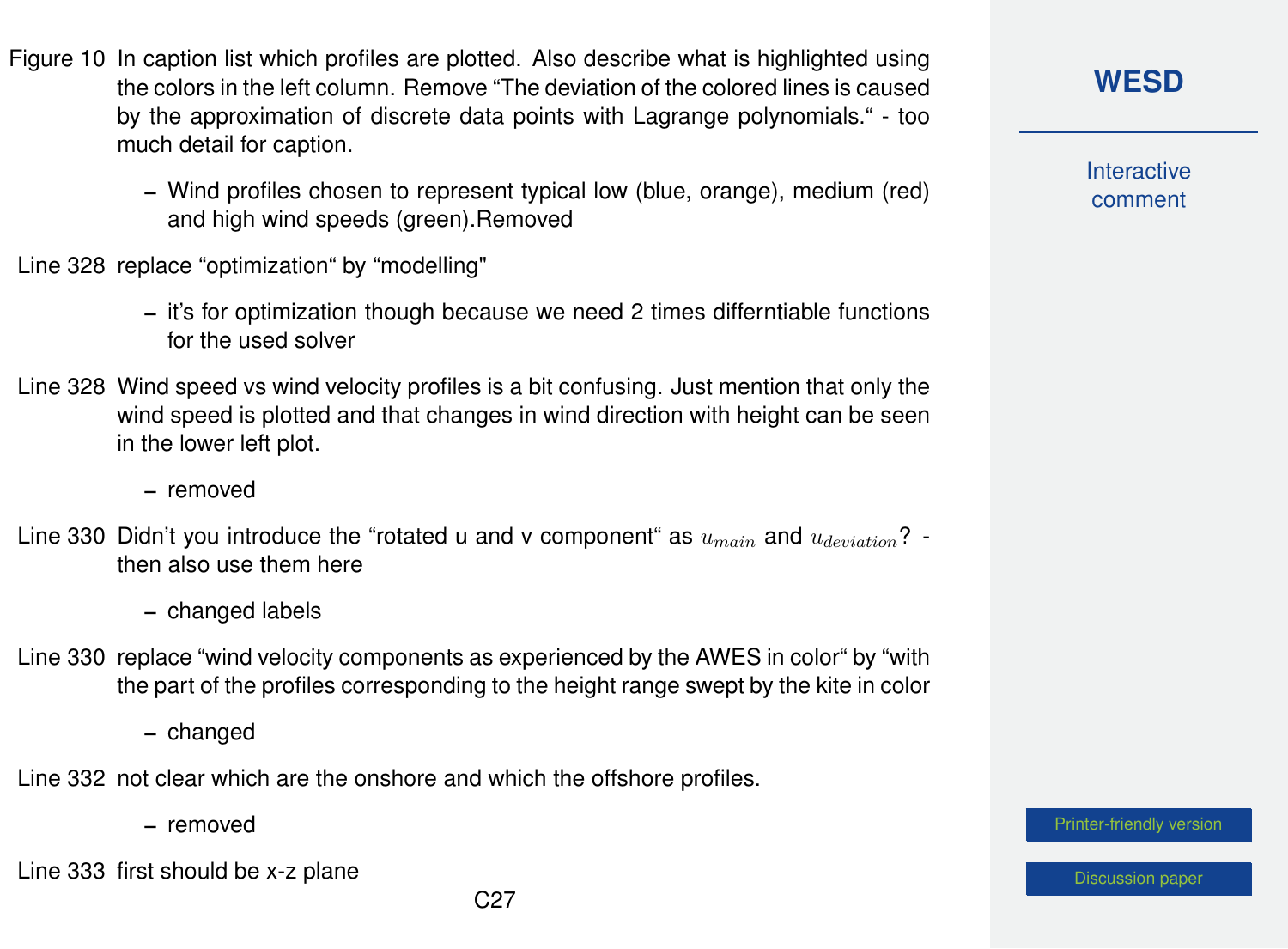– implemented

Line 335 perpendicular to x is both y and z-direction

– removed

Line 335 What is unrealistic about them?

- probably unrealistic than anyone will want to fly such crazy trajectories and will probably take a less optimal, but safer / easier to fly trajectory. removed
- Line 338 Can you identify whether the system is de-powering or not? If so than you can differentiate between the two.
	- I don't think that is possible. The system de-powers when it would exceed any constraint, e.g. tether force constraint

Line 338 What about de-powering by increasing the reelout speed?

- that is possible, but the optimizer does not chose to do so when looking at figure 10. Possible that that would increase the tether length too much and increase reel-in losses.
- Line 342 So for an elevated path, you don't want to fly at maximum cl3/cd2? This is not what we observe in figure 10: the most elevated path has the lowest angles of attack during reelout
	- But lowest  $\alpha$  does not mean optimal  $\alpha$ .  $\alpha$  here was (wrongfully) estimated without tether drag. Including tether drag optimal  $\alpha$  would be higher. It can be seen that the aircraft reduces  $\alpha$  to stay within force constraints and optimal  $\alpha$  is higher as all other  $\alpha$  have similar values during reel-out. Section removed as  $c_L^2/c_D^2$  did not include tether drag and the  $\alpha$  value was off.

**Interactive** comment

[Printer-friendly version](https://wes.copernicus.org/preprints/wes-2020-120/wes-2020-120-AC1-print.pdf)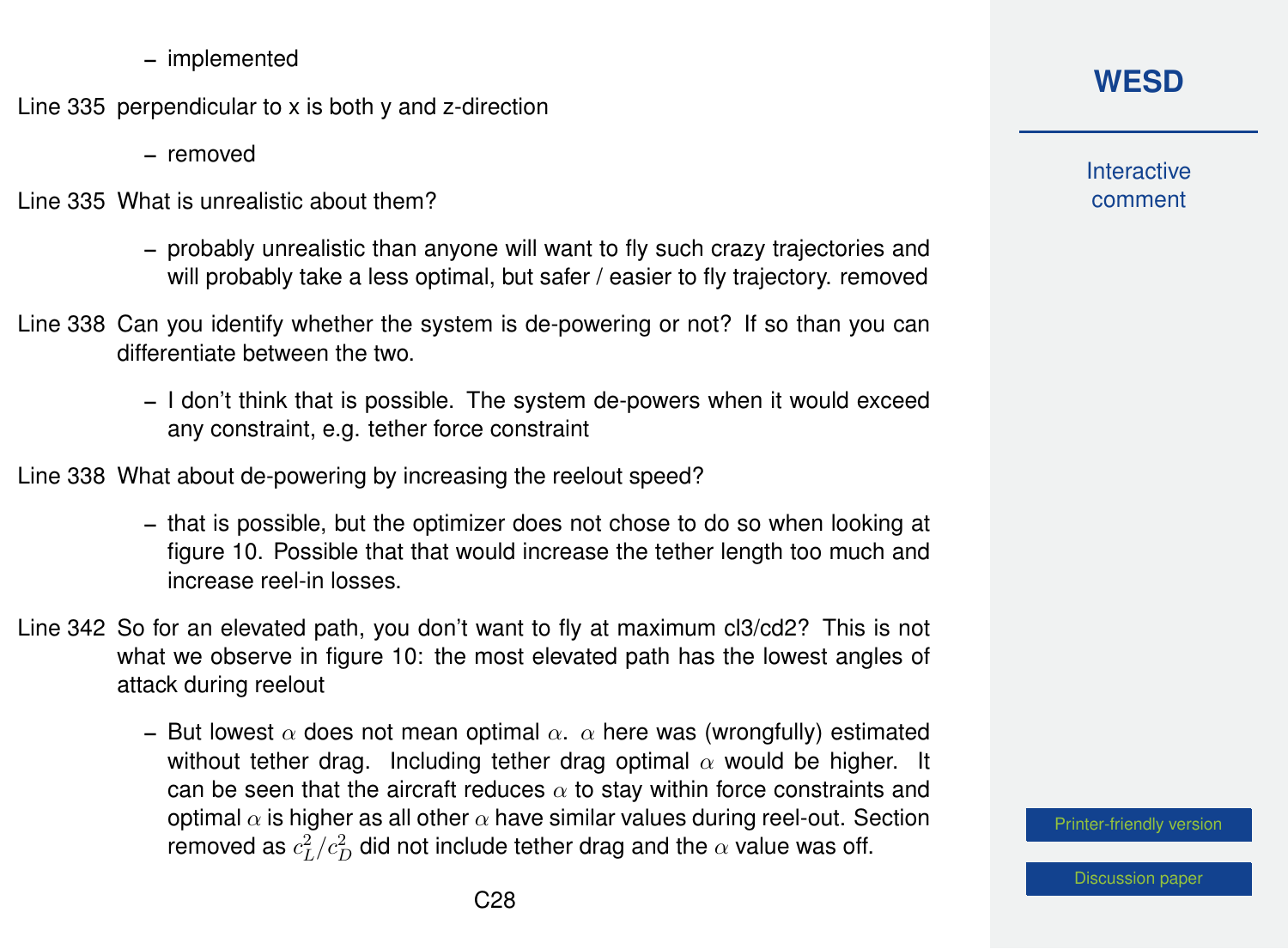- Line 347 So you're relating this observation in the reel-in phase (reaching max reel-in speed) to an observation in the reel-out phase (de-powered loop)? Isn't it more likely that the de-powering is triggered by reaching max tether force during reelout?
	- I believe the phrase 'in these cases' was not clear. rewritten

Line 355 Which previous analyses?

- unpublished analyses done by the awebox developers
- Line 356 Not completely: zero would probably not give you the best performance.
	- agreed, hence 'almost' zero
- Line 363 Clarify that you're not just using the 4 profiles that were treated in the previous subsection.
	- see line 359: 'The data is based on the p5, p50, p95-th wind profiles of k=20 onshore and offshore clusters...'

Line 363 What is  $z_{operation}$ ? I would expect a height range, not a single value.

– Not sure what you mean: 'frequency distribution of operating altitude  $z$ operating

Line 364 Replace "emerge"

– with what? I want to keep the sentence in active language, don't want to write: become visible or can be seen.

Line 365 add comma after onshore, correct for this in the rest of the paper

– added

**[WESD](https://wes.copernicus.org/preprints/)**

**Interactive** comment

[Printer-friendly version](https://wes.copernicus.org/preprints/wes-2020-120/wes-2020-120-AC1-print.pdf)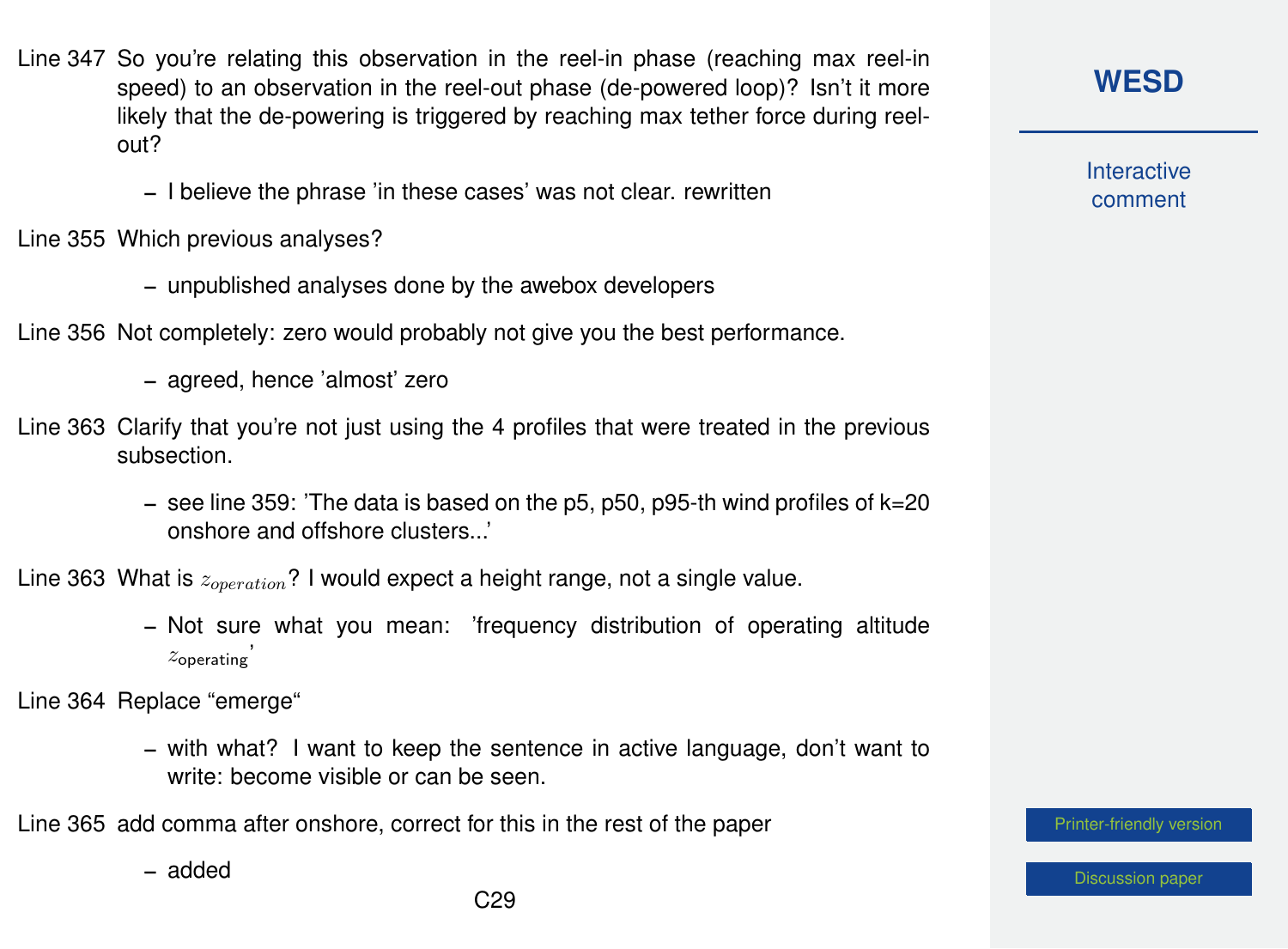- Line 365 remove "and typically higher winds offshore" from end of sentence and mention in a different sentence that generally tether length increases with wind speed
	- Yes, tether length increases with wind speed, but comparing the the tether lengths for the same reference wind speed at both locations show different tether lengths with must be due to wind speed profile shape. Clarified

Line 369 "on the other hand" - comparison is not clear

– removed

- Line 372 "This also has implications for tower-based.." Leave the WT discussion out. It's well known that offshore turbines have lower towers than onshore.
	- removed
- Line 376 The distributions for 25 and 50m2 are not that much different and is worthwhile mentioning.
	- That is also a finding that needs to be communicated.

Line 378 Figure 11 shows only onshore 1% exceeding 600 m for 20m2 and offshore 0%

- This sentence refers to  $A_{wing} = 50 m^2$ . Clarified

- Figure 11 Differentiate between p5, p50 and p95 using for example different markers. Put occurrences on the horizontal axis. If I understand correctly your only plotting the results of 60 optimizations: this would be more clear by plotting occurrences.
	- These are the results of 100 time steps (added information in text) for each of the 60 optimizations. The percentile of each profile does not add any information, but would just be a distraction. These are are 60 representative wind conditions.

**Interactive** comment

[Printer-friendly version](https://wes.copernicus.org/preprints/wes-2020-120/wes-2020-120-AC1-print.pdf)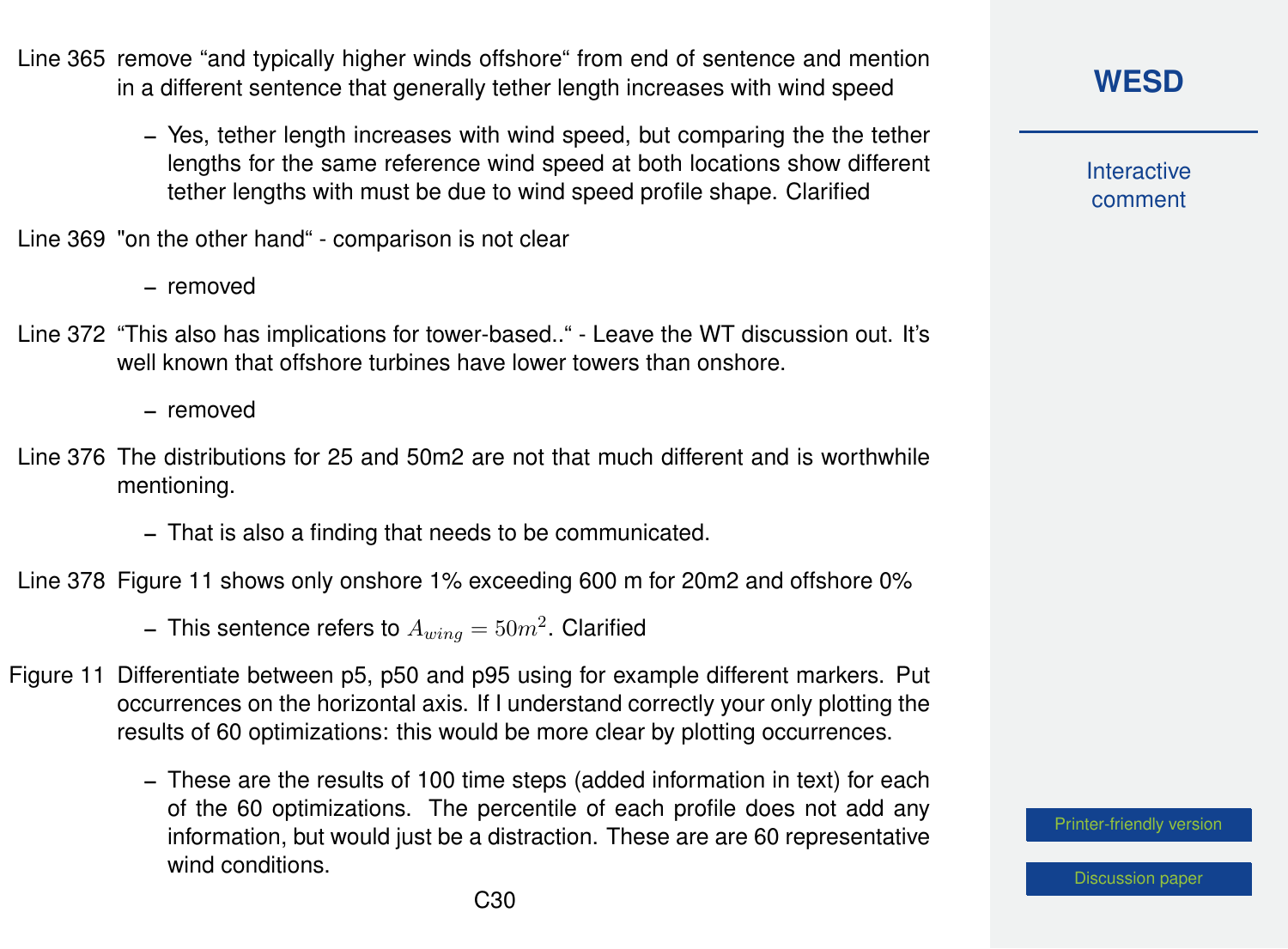Line 384 replace "unanimously accepted" by "consensus"

– replaced

Line 385 replace "wind speed probability distribution" by "wind resource model"

– implemented

Line 387 I would just mention that AWESs generally operate in a larger height range

– implemented

Line 389 So this leaves you with a non-linear grid on the x-axis? Also the order is different for every reference height range? - If so, mention this. I would expect the p5 and p95 causing a lot irregularities in the power curves and wind distributions. Would it be possible to show data points represent p5, p50 and p95 powers? About using the power curves for integrating: basically you're trying to map this high dimensional space describing the wind profiles (60\*2=120 dimensions?) to a 1D space. By doing so you loose a lot of information on the wind profiles. How would you justify integrating over only this 1D space? How accurate would this be? Do you also use p5, p50 and p95 wind profiles to the frequency distributions? Is the area underneath your frequency distributions 100% in that case?

> – Recreated this figure with new data . The point of using p5, p50 and p95 within each cluster is to better represent the entire spectrum of simulated wind conditions and not to isolate their effect. No, this does not result in a non-linear grid on the x-axis. The x-axis is linear, but the points are scattered at a different location on the abscissa. The purpose of this analysis is to derive a SIMPLE power curve (+ investigating a good reference height x-axis) that can easily be understood and communicated. Therefore, it it necessary to simplify the wind profiles to a single value. Yes, the frequency of wind speeds adds up to 100%.

#### **[WESD](https://wes.copernicus.org/preprints/)**

**Interactive** comment

[Printer-friendly version](https://wes.copernicus.org/preprints/wes-2020-120/wes-2020-120-AC1-print.pdf)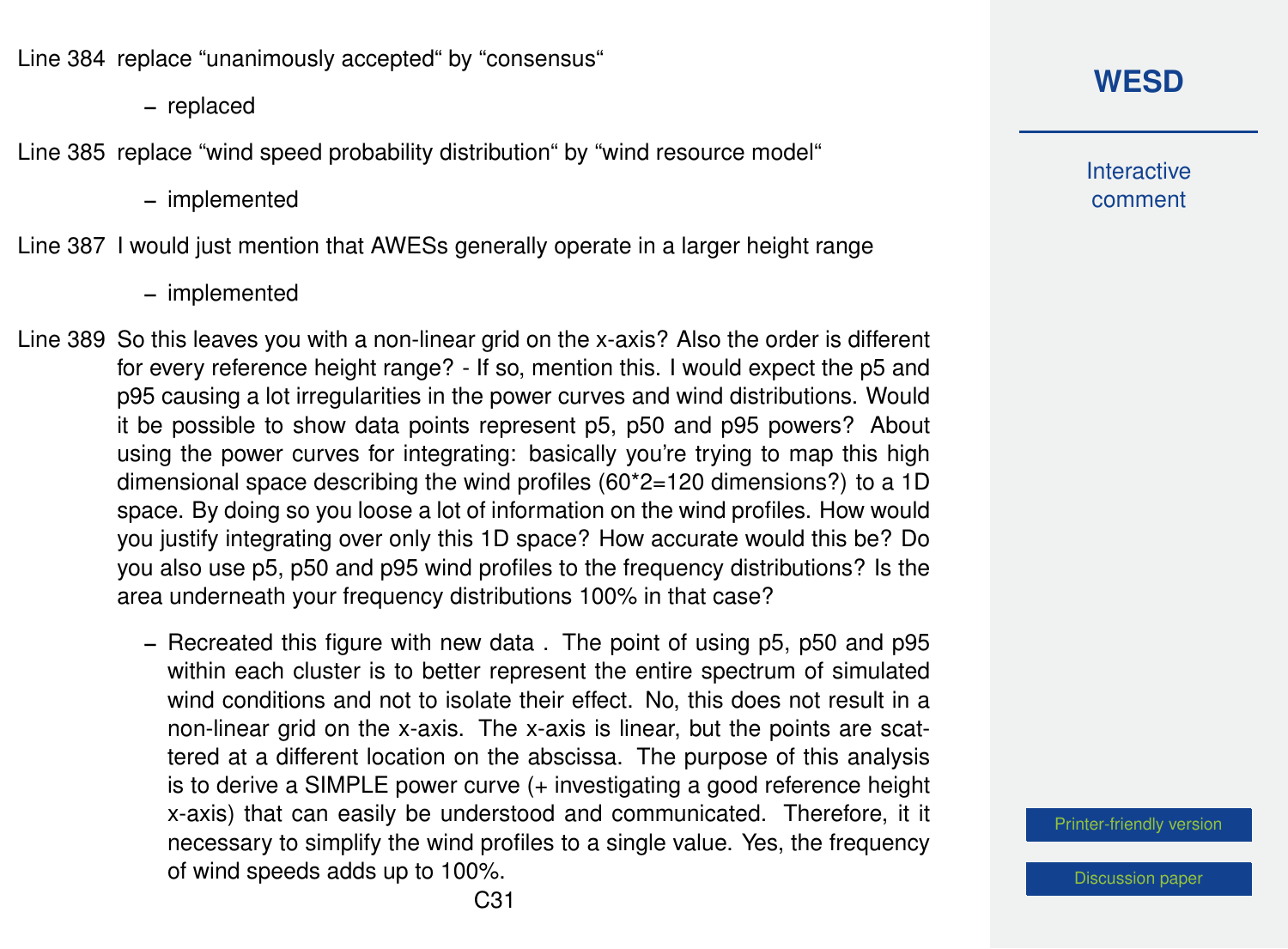- Line 393 "respective AWES operating altitude" why using 60 629 m and 59 -551 m? Not all trajectories fly over this full range.
	- That's right. Added: The height ranges displayed in the legend represent the minimum and maximum operating altitude.

Line 394 "black" instead of "red"

- implemented
- Line 395 'The power curve shows a varying  $c_{p}^{W^{\mathcal{I}}}$ 
	- added 'up to rated wind speed'
- Line 397 what is the value of the rotor disc area?
	- added

Equation 4  $~U^3$ 

- implemented
- Line 400 What do you mean with limit specific designs?
	- removed
- Line 405 Isn't this just due to your choice for the rotor disc area?
	- The point here is to show that reference wind speed shifts the power curve and AWES power curves don't always align with typical WT power curves.
- Line 406 Explain more precisely: if wind speed is monotonically increasing with height  $u_{100m}$  <  $u_{100-400m}$ . So the data points move to the when plotted against  $u_{100-400m}$  with respect to when they are plotted against  $u_{100m}$ .

[Printer-friendly version](https://wes.copernicus.org/preprints/wes-2020-120/wes-2020-120-AC1-print.pdf)

**Interactive** comment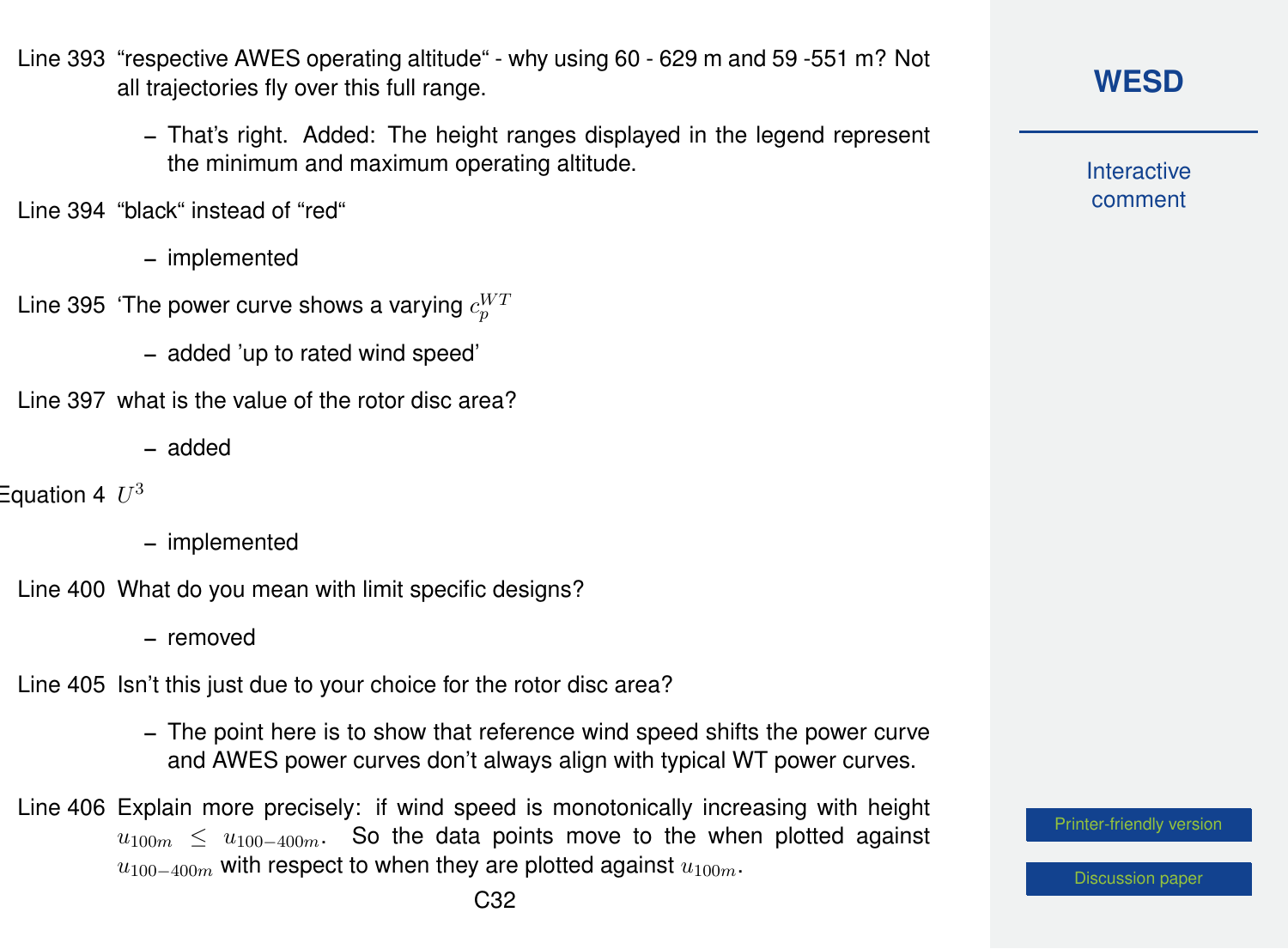– Implemented

Line 409 replace "overlap" by "lie on top"

- implemented
- Line 409 Not clear why 200m ref would be better, since you mention in the previous sentence that every reference height gives roughly the same power curve.
	- removed
- Line 410 with divergence you mean large difference?
	- I mean that the power curves diverge from each other with increasing reference wind speed.
- Line 411 Also  $c_{p}^{WT}$  is lowered after the rated wind speed
	- sentence removed
- Figure 12 On y-axis is the energy contribution: not E average
	- changed to E. Also change legend of operating height
- Line 414 That the flight trajectory influence mean cycle power should be clear from the literature study.
	- That is true, but these results nonetheless highlight this fact.
- Line 415 An overkill to use a separate plot when only adjusting the cp. What if you change the rotor disc area?
	- Which is why the plot is only in the appendix. Added a comment, assuming the same rotor diameter.

#### **[WESD](https://wes.copernicus.org/preprints/)**

**Interactive** comment

[Printer-friendly version](https://wes.copernicus.org/preprints/wes-2020-120/wes-2020-120-AC1-print.pdf)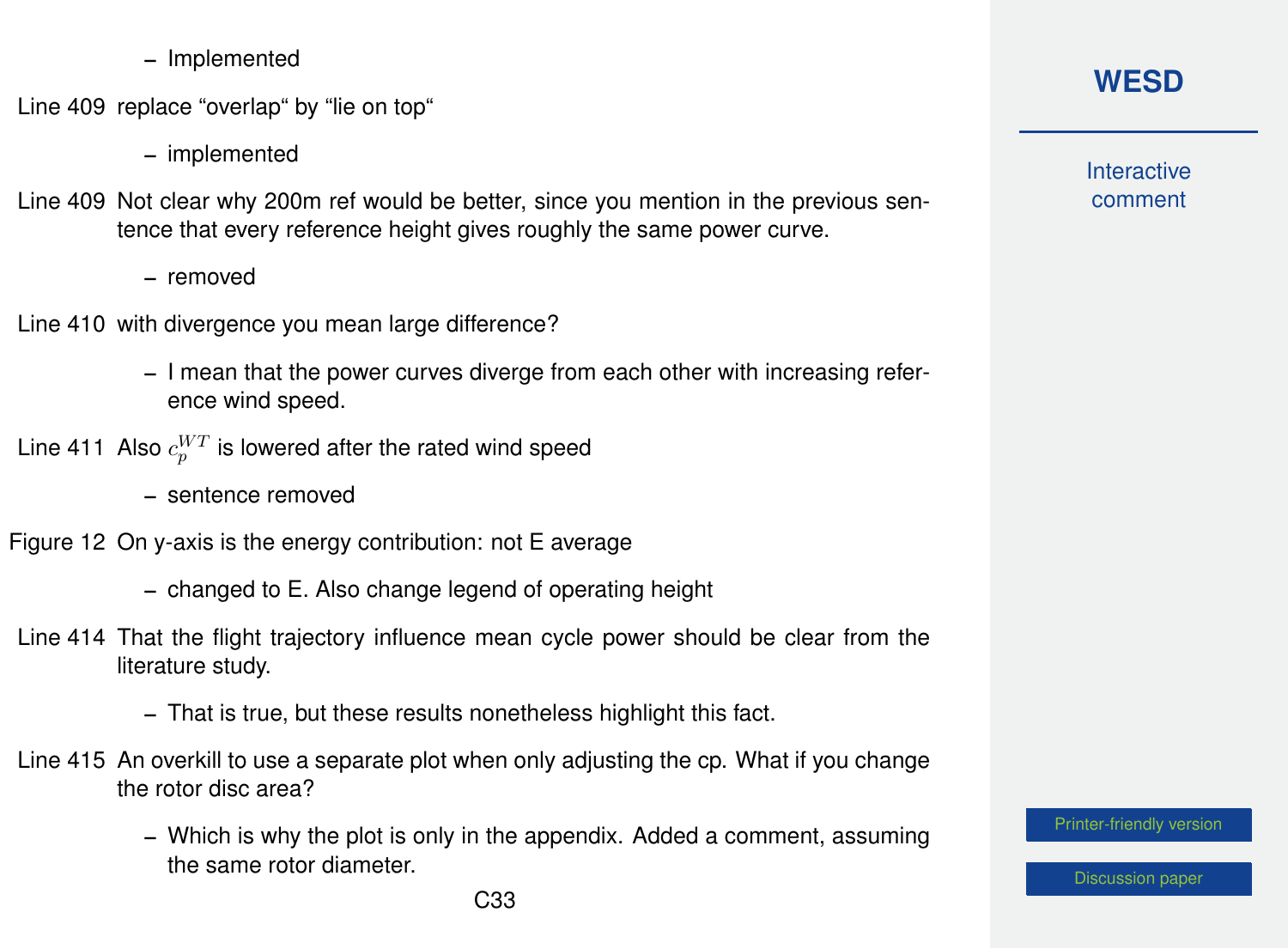Line 416 Leave out "A better .. future study.". Mention in the outlook at the end of paper.

– Left in "A better...", but removed "This however ..."

- Line 418 Rephrase "integral multiplication"
	- removed "integral"
- Line 419 replace "Its total" by "The area underneath the distribution "
	- implemented
- Line 420 Rewrite "shifts towards higher wind speeds due to .. higher wind speeds"
	- rewritten
- Line 421 How is that similar?
	- removed
- Line 426 Which effect scales with size? Isn't this specific to your methodology, i.e. the integration of the equivalent 1D wind profile space.
	- removed. I don't expect that this is because my method, but rather due to the more realistic wind conditions which result in a wider range of profiles
- Line 428 Leave out "This indicates that onshore wind conditions favor higher operating altitude due to higher wind shear.
	- removed
- Line 429 What reduction? The AEP goes up
	- it's the energy relative to system size.

## **[WESD](https://wes.copernicus.org/preprints/)**

**Interactive** comment

[Printer-friendly version](https://wes.copernicus.org/preprints/wes-2020-120/wes-2020-120-AC1-print.pdf)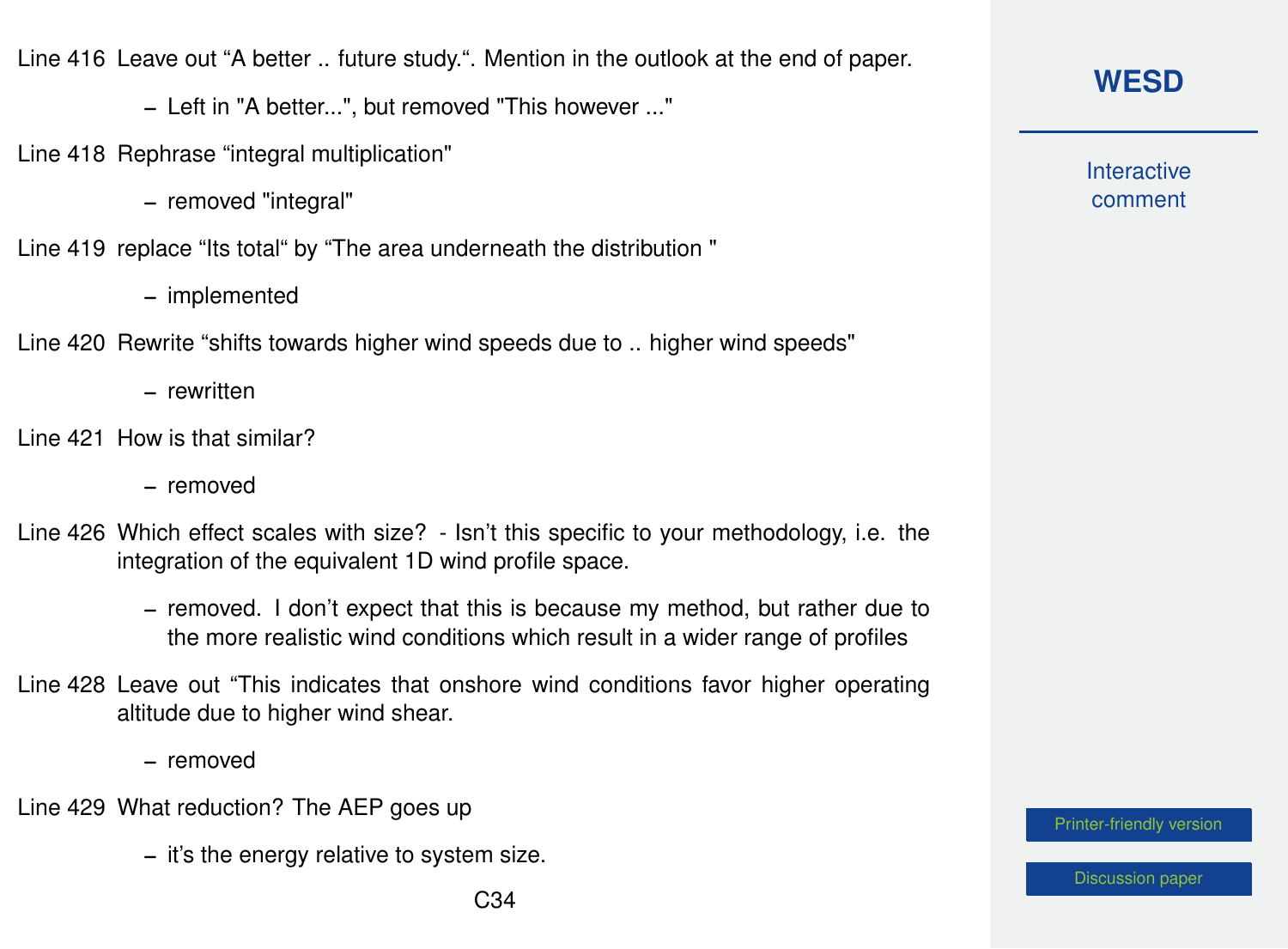Line 432 "This main difference" - which difference is explained exactly?

– removed

Line 433 The cp is very much dependent on the area you chose, which you haven't justified. Also, the onshore 20m2 curve for reference height 100m lies on top of that of the wind turbine.

– removed

Line 434 "wind speed along the actual AWES trajectory": this is a varying property - how would you use it as a reference?

– added 'average'

Line 436 Figure 11 shows that the operational height range of 100 m are common. Why would a 500m height range be a good reference in that case?

– It is the average wind speed between 100 and 600m not a single height.

Line 439 How would you use this power coefficient in practice for power estimation? I think it's still a rather challenging task as you still need to determine the relation between lpath and the wind speed. More importantly, for WTs cp is often used to quantify the efficiency of the energy conversion. I don't think the given formulation is a good metric for AWES efficiency. Take for example the (hypothetical) situation where we have a uniform wind field and let's neglect the variation of the air density. As you implied earlier (line 356): the mean cycle power is not very sensitive to the flight path length. So for the same kite size, a shorter and longer pumping cycle with the same mean cycle power will give me completely different values for cp while the AWES efficiency did not change.

– Agreed, removed sub-section

**Interactive** comment

[Printer-friendly version](https://wes.copernicus.org/preprints/wes-2020-120/wes-2020-120-AC1-print.pdf)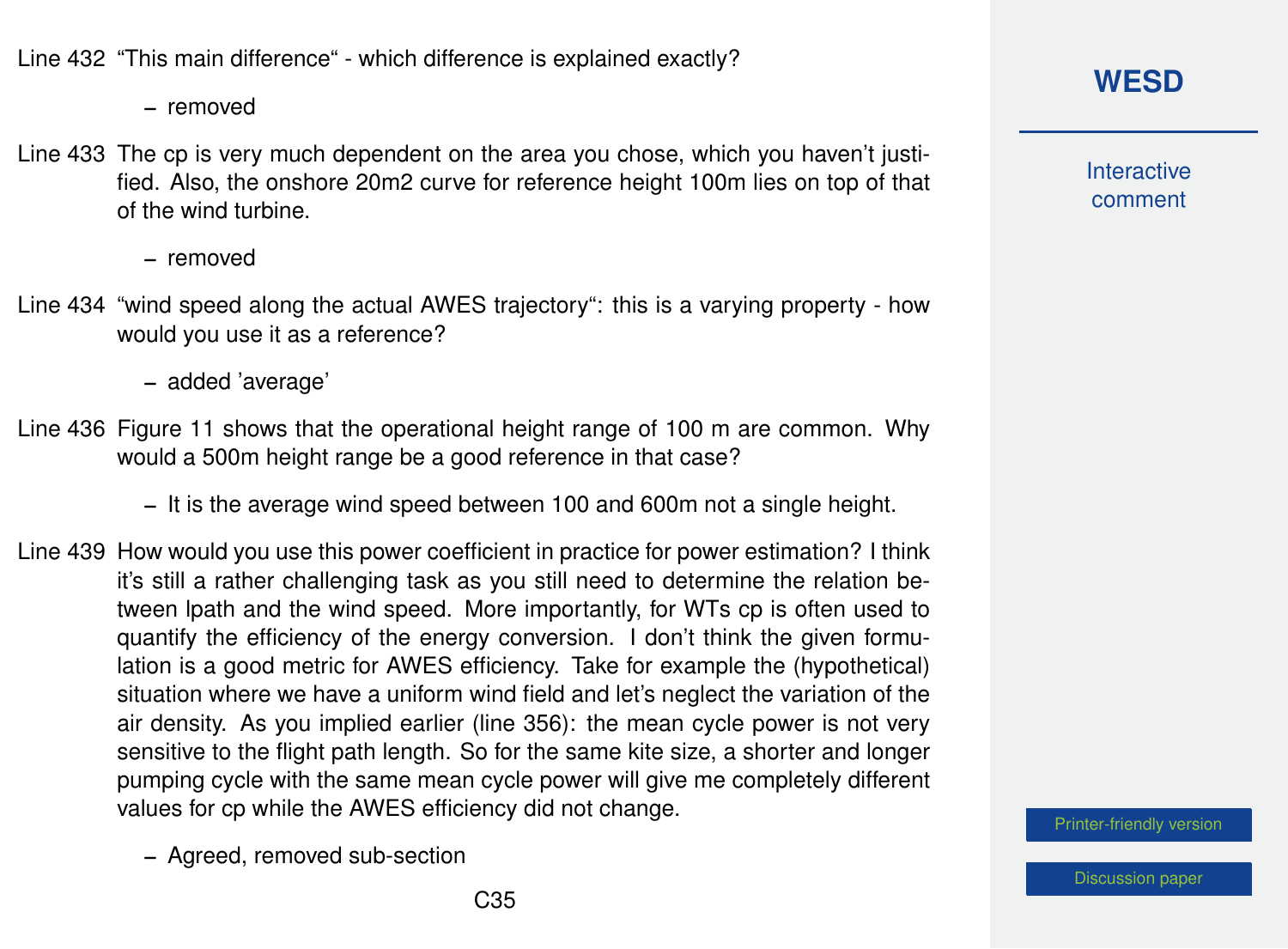Line 441 You mean average wind speed?

- removed
- Line 442 Air density at which height?
	- removed
- Line 444  $z_{operation}$  suggests a single height, but probably needs to be a height range? Change throughout the paper.
	- removed
- Line 451 cp is not truly "velocity profile independent": especially at low wind speeds you see a vertical spread for fixed wind speed. How sensitive is power output to the wind profile shape?
	- removed
- Line 452 sentence does not explain any difference. Rewrite "The difference .. remains almost constant (see sub-section 5.1 and 5.2)" - unclear what you're saying.
	- removed
- Line 457 Dividing cp by c is the same as having the area of the kite multiplied by the path length in the denominator of equation 5 - why not use the wing area instead of the swept area in the first place and leave out the path length?
	- removed

Line 459 Fit looks poor for larger wind speeds. Why do you only plot the line up to 18 m/s?

– removed

#### **[WESD](https://wes.copernicus.org/preprints/)**

**Interactive** comment

[Printer-friendly version](https://wes.copernicus.org/preprints/wes-2020-120/wes-2020-120-AC1-print.pdf)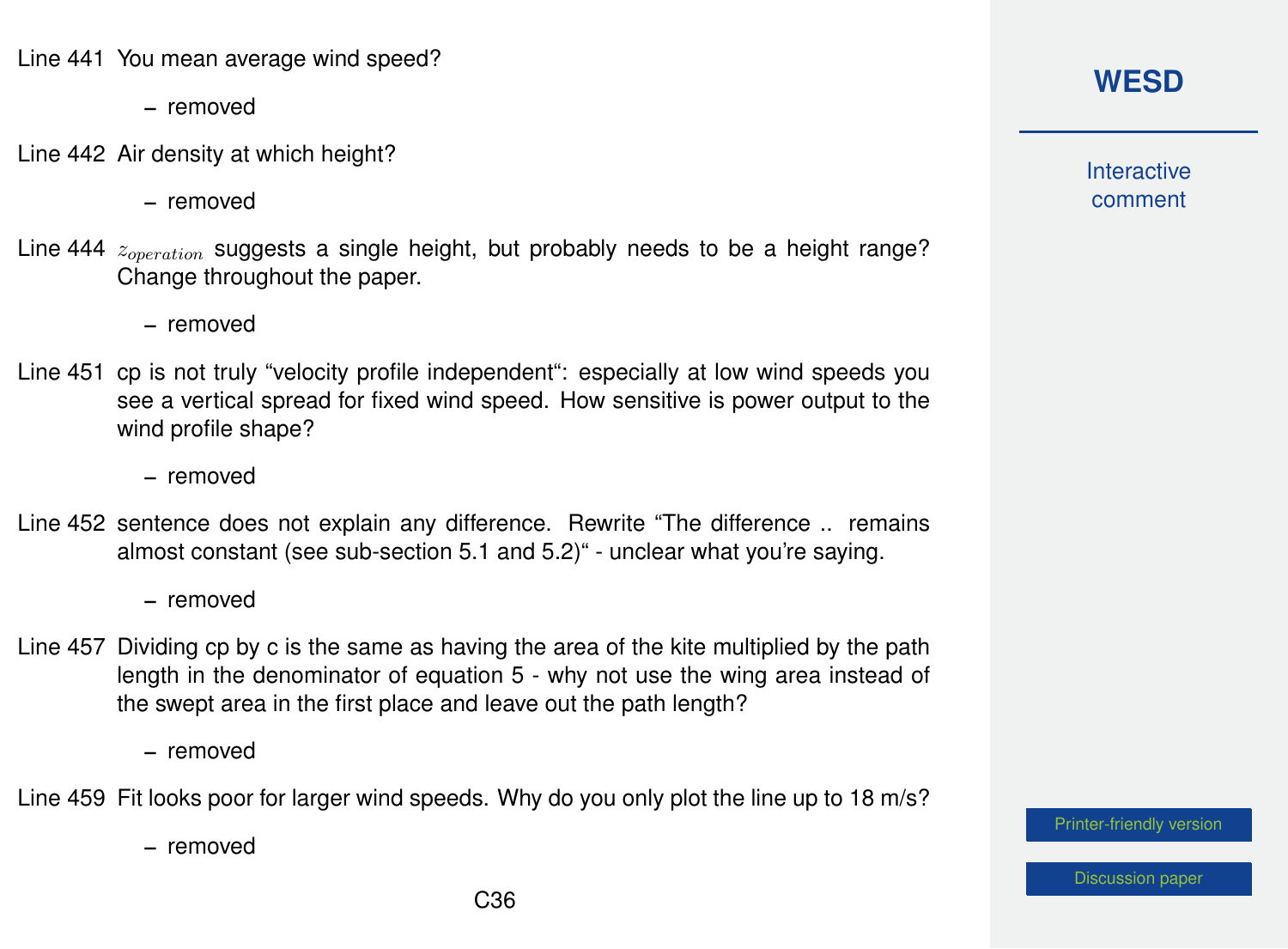Line 462 "contrasts" replace by "compares"

– implemented

Figure 13 The markers are not connected by the lines. Why is this?

- because these are individual data points and connecting them would result in zig zag lines. Instead, the lines are the curve fit. Figure removed
- Equation 7 leave out h/year
	- removed
	- Line 472 remove "static"
		- removed
	- Line 473 use "probability distributions"
		- but it is the cluster frequency and not the probability distribution derived from a model
	- Line 475 replace "justified" by "justify"
		- implemented
	- Line 480 I think it is a bit bold to say that they are averaged out. You could reason that they are underrepresented. Also show with a figure similar to 12 how both computations are different
		- I think my point here is that high wind speeds contribute more to power than low speeds because of the cubic relation between power and wind speed. If you instead just use the average wind speed you lose this nonlinear relationship.

**Interactive** comment

[Printer-friendly version](https://wes.copernicus.org/preprints/wes-2020-120/wes-2020-120-AC1-print.pdf)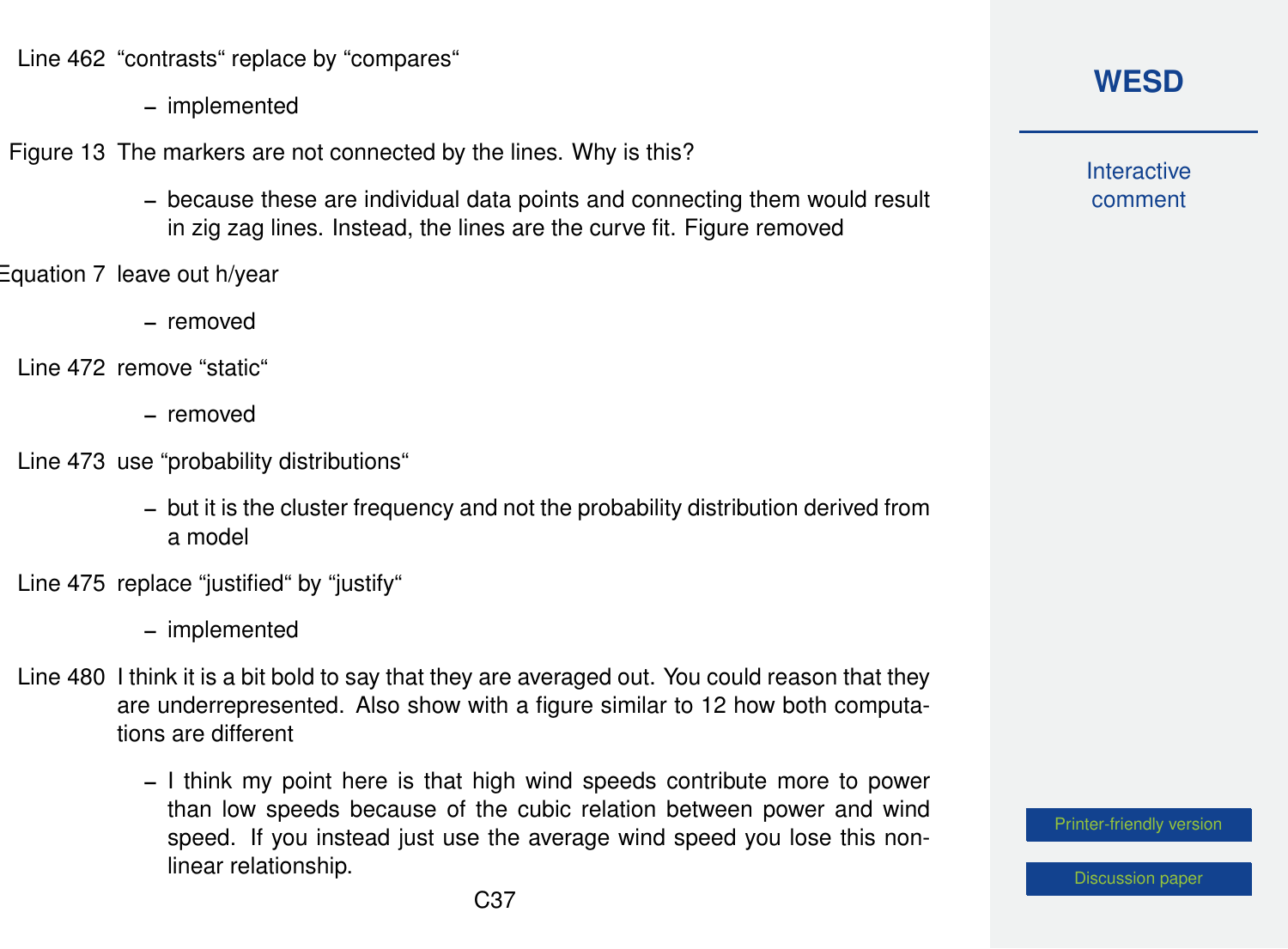#### 2.7 Conclusions and outlook

Line 490 replace "characterized" by "evaluated"

– implemented

Line 492 replace "deduced" by "uses"

– rewritten

Line 493 replace "Representative wind velocity profiles based on k-means clustering were chosen to reduce computational cost." by "A representative wind resource model is deduced using the results of clustering wind profiles" - and place after discussing WRF

– implemented

- Line 494 Do you need this high resolution if you drastically simplify the wind model in the end?
	- I still used actual profiles rather than cluster-means. I guess it depends on the purpose of the analysis. For the purpose of analysing trajectories and considering the non-linear relation between wind speed and power, I would argue yes.

Line 497 "acceleration"?

– 'increase'

Line 511 replace "implemented" by "given as input"

– implemented

**[WESD](https://wes.copernicus.org/preprints/)**

**Interactive** comment

[Printer-friendly version](https://wes.copernicus.org/preprints/wes-2020-120/wes-2020-120-AC1-print.pdf)